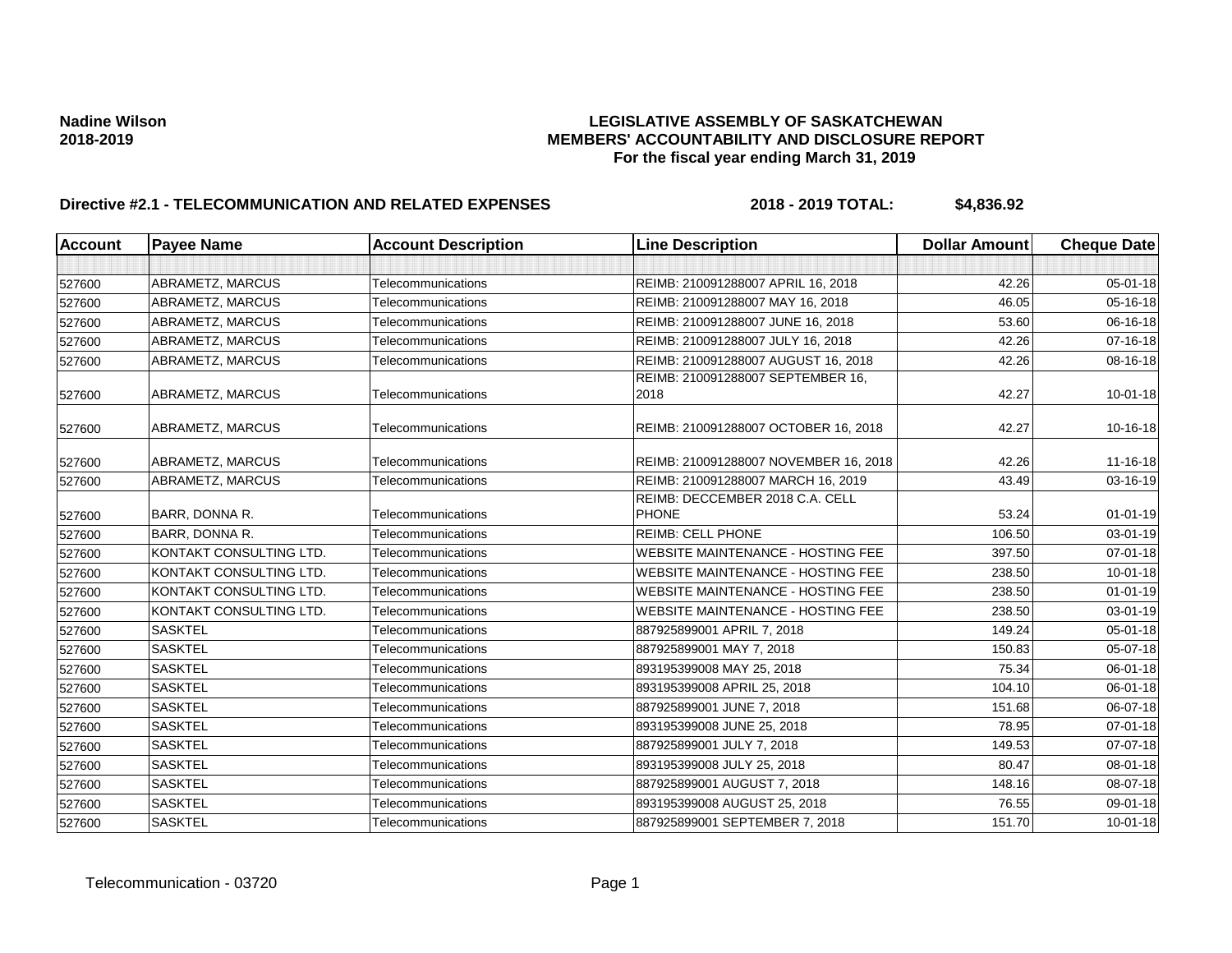| <b>Account</b> | <b>Payee Name</b>            | <b>Account Description</b> | <b>Line Description</b>                         | <b>Dollar Amount</b> | <b>Cheque Date</b> |
|----------------|------------------------------|----------------------------|-------------------------------------------------|----------------------|--------------------|
|                |                              |                            |                                                 |                      |                    |
| 527600         | <b>SASKTEL</b>               | Telecommunications         | 893195399008 SEPTEMBER 25, 2018                 | 80.38                | $10 - 01 - 18$     |
| 527600         | <b>SASKTEL</b>               | Telecommunications         | 88795899001 OCTOBER 7, 2018                     | 150.13               | 10-07-18           |
| 527600         | <b>SASKTEL</b>               | Telecommunications         | 893195399008 OCTOBER 25, 2018                   | 75.36                | $11-01-18$         |
| 527600         | <b>SASKTEL</b>               | Telecommunications         | 887925899001 NOVEMBER 7, 2018                   | 156.78               | $11-07-18$         |
| 527600         | <b>SASKTEL</b>               | Telecommunications         | 893195399008                                    | 69.46                | 12-01-18           |
| 527600         | <b>SASKTEL</b>               | Telecommunications         | 887925899001 DECEMBER 7, 2018                   | 153.27               | $01 - 01 - 19$     |
| 527600         | <b>SASKTEL</b>               | Telecommunications         | 893195399008 DECEMBER 25, 2018                  | 72.93                | $01 - 01 - 19$     |
| 527600         | <b>SASKTEL</b>               | Telecommunications         | 887925899001 JANUARY 7, 2019                    | 153.14               | $01-07-19$         |
| 527600         | <b>SASKTEL</b>               | Telecommunications         | 893195399008 JANUARY 25, 2019                   | 93.22                | 02-01-19           |
| 527600         | <b>SASKTEL</b>               | Telecommunications         | 893195399008 FEBRUARY 25, 2019                  | 98.75                | 03-01-19           |
| 527600         | <b>SASKTEL</b>               | Telecommunications         | 887925899001 FEBRUARY 7, 2019                   | 154.76               | 03-01-19           |
| 527600         | <b>SASKTEL</b>               | Telecommunications         | 887925899001 MARCH 7, 2019                      | 152.59               | 03-07-19           |
| 527600         | <b>SASKTEL</b>               | Telecommunications         | 893195399008 MARCH 25, 2019                     | 97.34                | 03-25-19           |
| 527600         | SCAN-TECH ALARM SYSTEMS LTD. | Telecommunications         | ALARM SERVICE 07/01/2018 - 06/30/2019<br>NO GST | 342.80               | $07 - 01 - 18$     |
|                |                              |                            |                                                 |                      |                    |
|                |                              |                            |                                                 |                      |                    |
|                |                              |                            |                                                 |                      |                    |
|                |                              |                            |                                                 |                      |                    |
|                |                              |                            |                                                 |                      |                    |
|                |                              |                            |                                                 |                      |                    |
|                |                              |                            |                                                 |                      |                    |
|                |                              |                            |                                                 |                      |                    |
|                |                              |                            |                                                 |                      |                    |
|                |                              |                            |                                                 |                      |                    |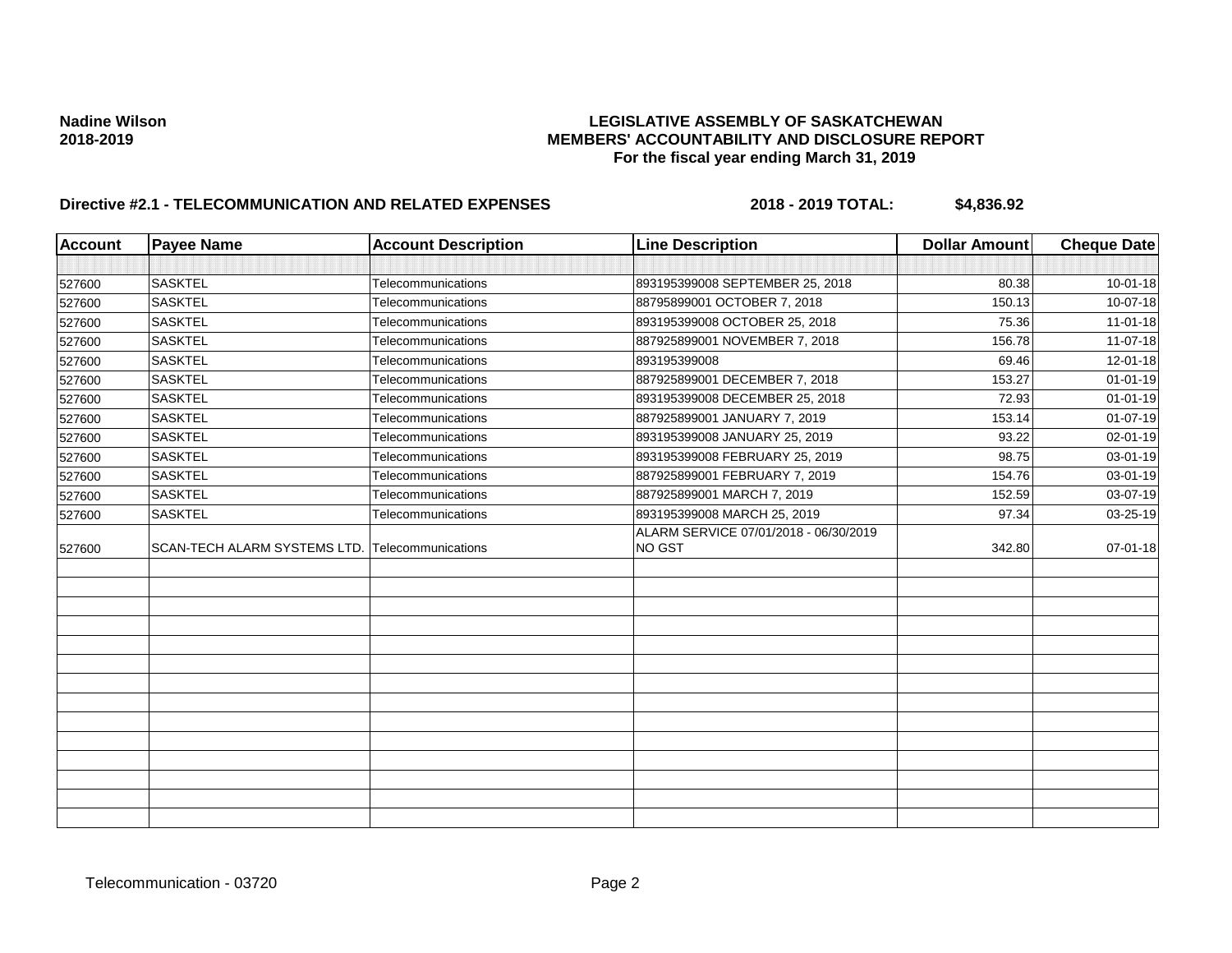| <b>Account</b> | Payee Name | <b>Account Description</b> | <b>Line Description</b> | <b>Dollar Amount</b> | <b>Cheque Date</b> |
|----------------|------------|----------------------------|-------------------------|----------------------|--------------------|
|                |            |                            |                         |                      |                    |
|                |            |                            |                         |                      |                    |
|                |            |                            |                         |                      |                    |
|                |            |                            |                         |                      |                    |
|                |            |                            |                         |                      |                    |
|                |            |                            |                         |                      |                    |
|                |            |                            |                         |                      |                    |
|                |            |                            |                         |                      |                    |
|                |            |                            |                         |                      |                    |
|                |            |                            |                         |                      |                    |
|                |            |                            |                         |                      |                    |
|                |            |                            |                         |                      |                    |
|                |            |                            |                         |                      |                    |
|                |            |                            |                         |                      |                    |
|                |            |                            |                         |                      |                    |
|                |            |                            |                         |                      |                    |
|                |            |                            |                         |                      |                    |
|                |            |                            |                         |                      |                    |
|                |            |                            |                         |                      |                    |
|                |            |                            |                         |                      |                    |
|                |            |                            |                         |                      |                    |
|                |            |                            |                         |                      |                    |
|                |            |                            |                         |                      |                    |
|                |            |                            |                         |                      |                    |
|                |            |                            |                         |                      |                    |
|                |            |                            |                         |                      |                    |
|                |            |                            |                         |                      |                    |
|                |            |                            |                         |                      |                    |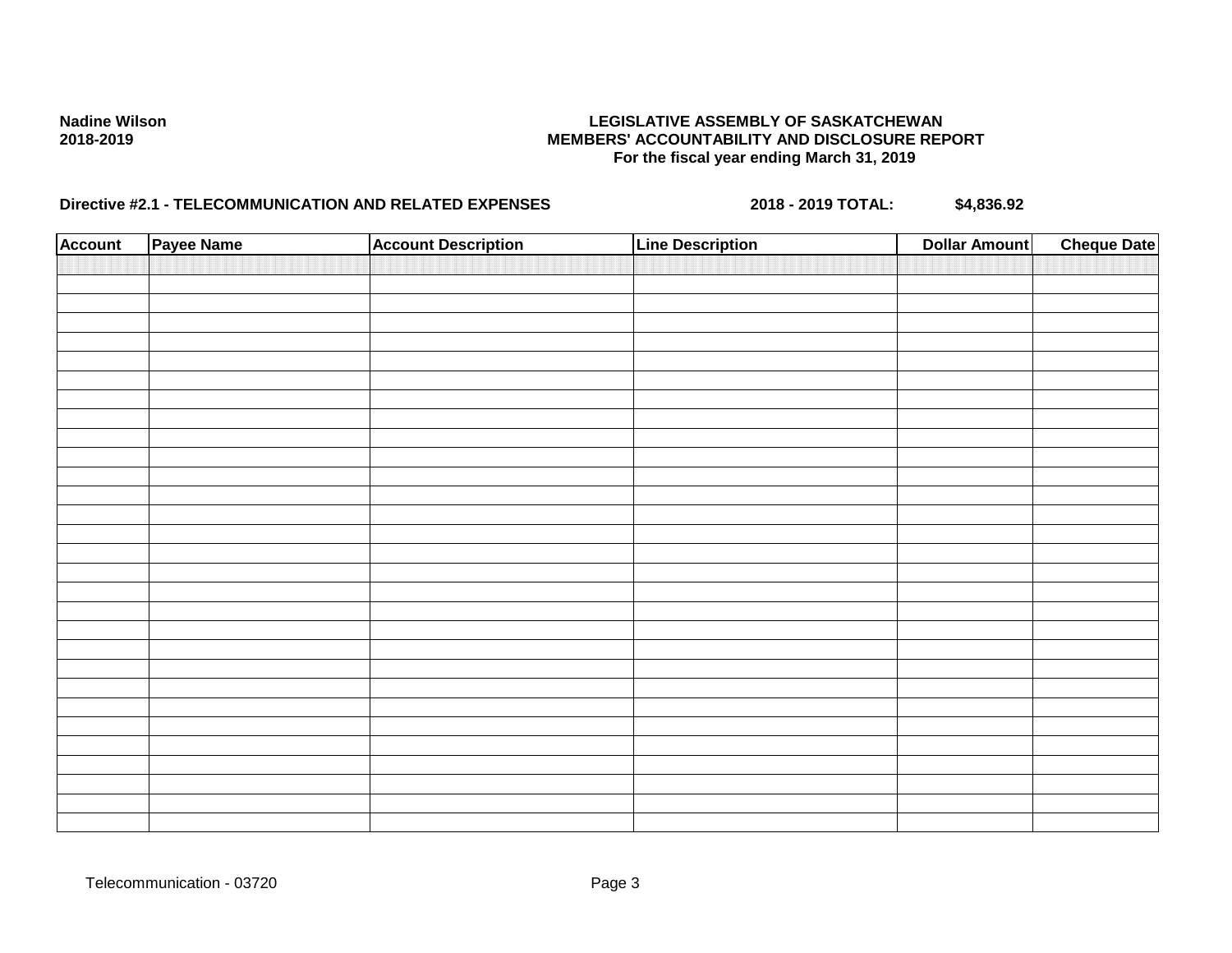| <b>Account</b> | Payee Name | <b>Account Description</b> | <b>Line Description</b> | <b>Dollar Amount</b> | <b>Cheque Date</b> |
|----------------|------------|----------------------------|-------------------------|----------------------|--------------------|
|                |            |                            |                         |                      |                    |
|                |            |                            |                         |                      |                    |
|                |            |                            |                         |                      |                    |
|                |            |                            |                         |                      |                    |
|                |            |                            |                         |                      |                    |
|                |            |                            |                         |                      |                    |
|                |            |                            |                         |                      |                    |
|                |            |                            |                         |                      |                    |
|                |            |                            |                         |                      |                    |
|                |            |                            |                         |                      |                    |
|                |            |                            |                         |                      |                    |
|                |            |                            |                         |                      |                    |
|                |            |                            |                         |                      |                    |
|                |            |                            |                         |                      |                    |
|                |            |                            |                         |                      |                    |
|                |            |                            |                         |                      |                    |
|                |            |                            |                         |                      |                    |
|                |            |                            |                         |                      |                    |
|                |            |                            |                         |                      |                    |
|                |            |                            |                         |                      |                    |
|                |            |                            |                         |                      |                    |
|                |            |                            |                         |                      |                    |
|                |            |                            |                         |                      |                    |
|                |            |                            |                         |                      |                    |
|                |            |                            |                         |                      |                    |
|                |            |                            |                         |                      |                    |
|                |            |                            |                         |                      |                    |
|                |            |                            |                         |                      |                    |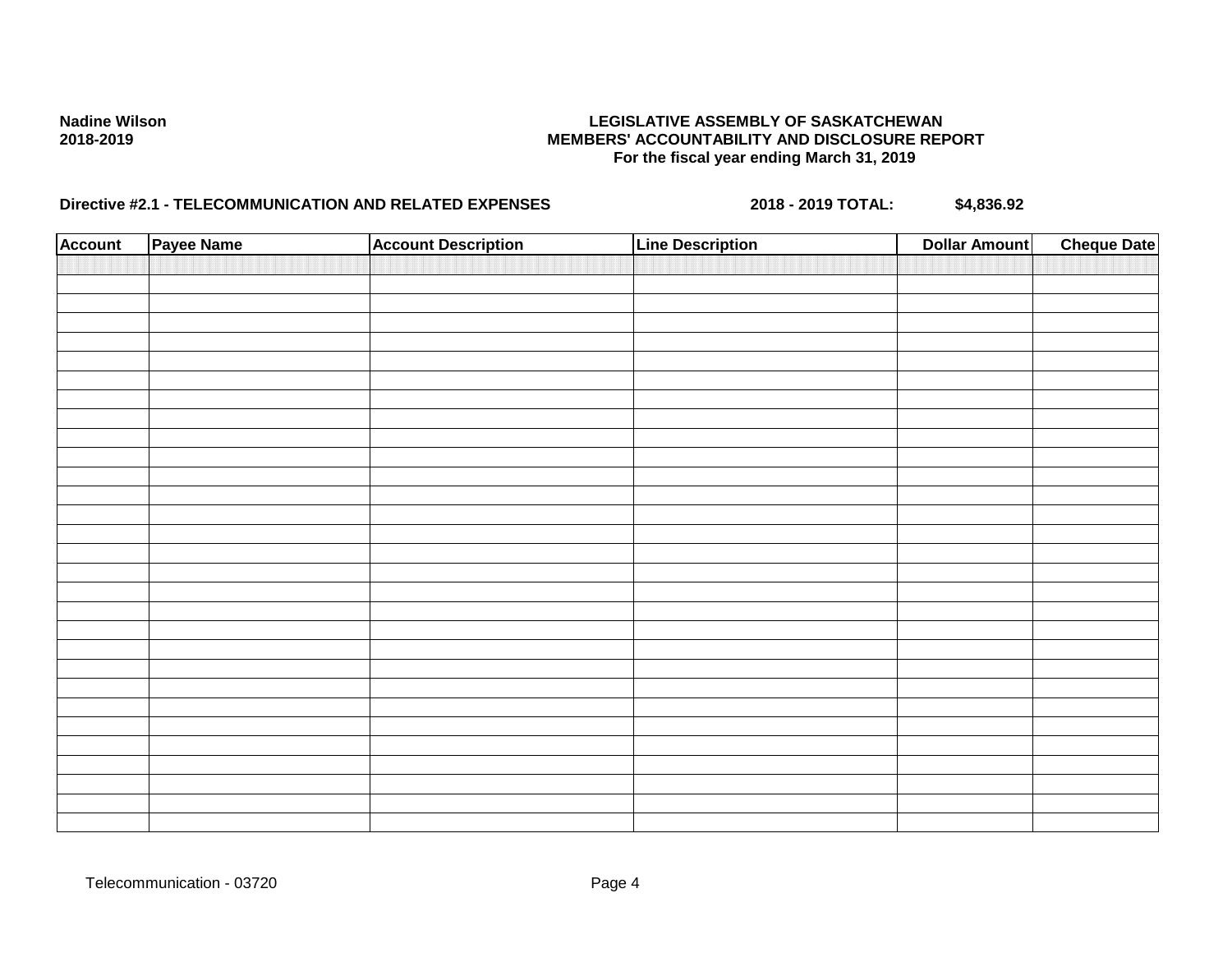| <b>Account</b> | <b>Payee Name</b> | <b>Account Description</b> | <b>Line Description</b> | Dollar Amount | <b>Cheque Date</b> |
|----------------|-------------------|----------------------------|-------------------------|---------------|--------------------|
|                |                   |                            |                         |               |                    |
|                |                   |                            |                         |               |                    |
|                |                   |                            |                         |               |                    |
|                |                   |                            |                         |               |                    |
|                |                   |                            |                         |               |                    |
|                |                   |                            |                         |               |                    |
|                |                   |                            |                         |               |                    |
|                |                   |                            |                         |               |                    |
|                |                   |                            |                         |               |                    |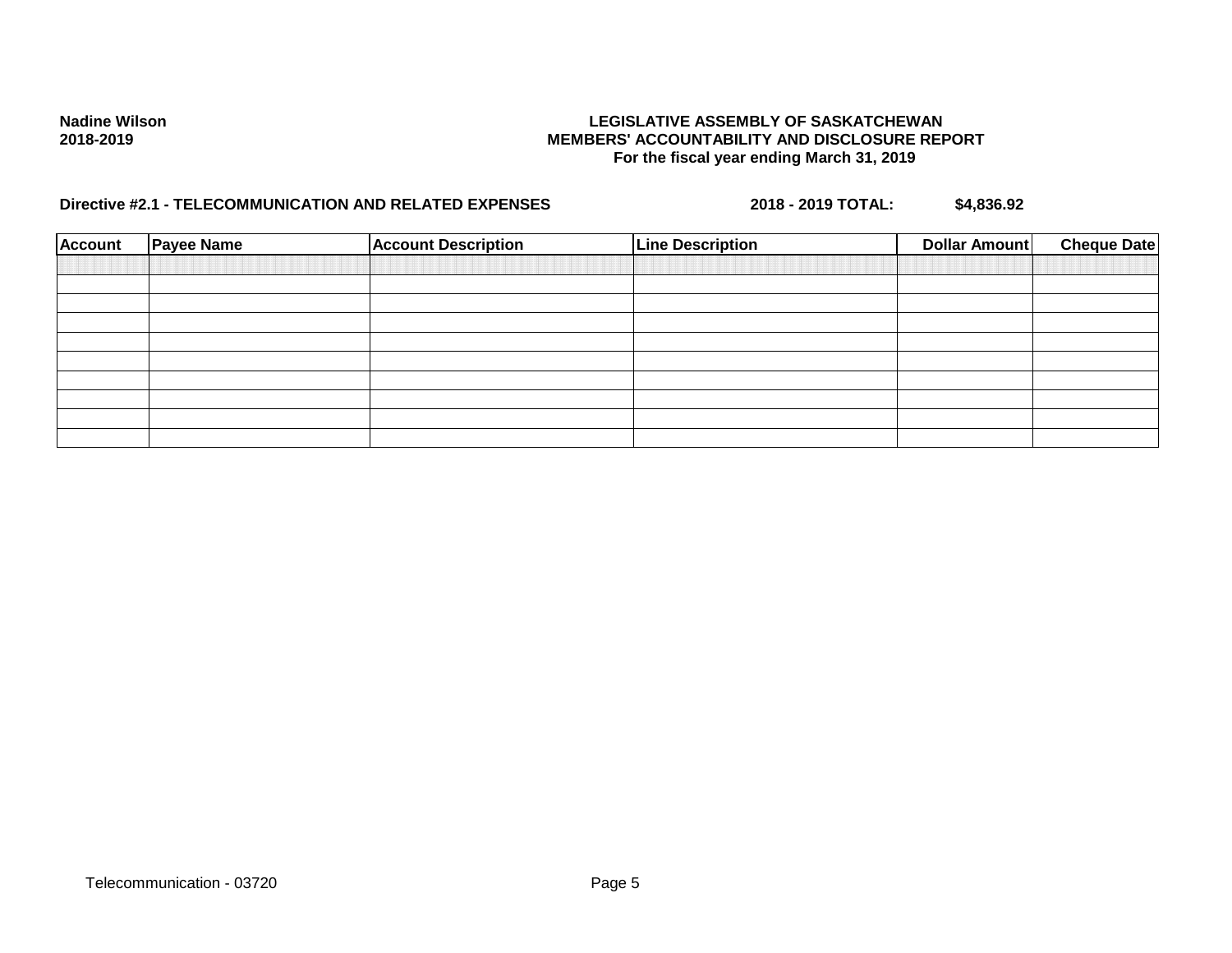## **LEGISLATIVE ASSEMBLY OF SASKATCHEWAN MEMBERS' ACCOUNTABILITY AND DISCLOSURE REPORT For the fiscal year ending March 31, 2019**

| <b>Account</b> | <b>Payee Name</b>        | <b>Account Description</b>  | <b>Line Description</b>                                | <b>Dollar Amount</b> | <b>Cheque Date</b> |
|----------------|--------------------------|-----------------------------|--------------------------------------------------------|----------------------|--------------------|
|                |                          |                             |                                                        |                      |                    |
| 541900         | WILSON, NADINE A.        | <b>Elected Rep - Travel</b> | APRIL 2018 MLA REGINA<br><b>ACCOMMODATIONS</b>         | 1,500.00             | 04-18-18           |
| 541900         | WILSON, NADINE A.        | <b>Elected Rep - Travel</b> | MLA TRAVEL APRIL 2 - 15, 2018                          | 1,574.34             | 04-19-18           |
| 541900         | WILSON, NADINE A.        | <b>Elected Rep - Travel</b> | MLA TRAVEL APRIL 16 - 30, 2018                         | 2.066.74             | $05 - 01 - 18$     |
| 541900         | <b>WILSON, NADINE A.</b> | <b>Elected Rep - Travel</b> | MLA TRAVEL MAY 1 - 15, 2018                            | 2,162.25             | 05-15-18           |
| 541900         | WILSON, NADINE A.        | <b>Elected Rep - Travel</b> | MAY 2018 MLA REGINA<br><b>ACCOMMODATIONS</b>           | 1,550.00             | 05-18-18           |
| 541900         | WILSON, NADINE A.        | Elected Rep - Travel        | MLA TRAVEL MAY 16 - 31, 2018                           | 2,460.66             | 06-01-18           |
| 541900         | WILSON, NADINE A.        | Elected Rep - Travel        | JUNE 2018 MLA REGINA<br><b>ACCOMMODATIONS</b>          | 1,500.00             | 06-01-18           |
| 541900         | WILSON, NADINE A.        | <b>Elected Rep - Travel</b> | MLA TRAVEL JUNE 22 - 30, 2018                          | 1.222.19             | $07 - 12 - 18$     |
| 541900         | WILSON, NADINE A.        | Elected Rep - Travel        | MLA TRAVEL JUNE 1 - 21, 2018                           | 1,498.33             | $07 - 12 - 18$     |
| 541900         | WILSON, NADINE A.        | <b>Elected Rep - Travel</b> | JULY 2018 MLA REGINA<br><b>ACCOMMODATIONS</b>          | 1,550.00             | 07-20-18           |
| 541900         | WILSON, NADINE A.        | <b>Elected Rep - Travel</b> | MLA TRAVEL JULY 1 - 31, 2018                           | 1,880.13             | 08-13-18           |
| 541900         | WILSON, NADINE A.        | <b>Elected Rep - Travel</b> | MLA TRAVEL AUGUST 7 - 9, 2018                          | 394.90               | 08-23-18           |
| 541900         | WILSON, NADINE A.        | <b>Elected Rep - Travel</b> | <b>AUGUST 2018 MLA REGINA</b><br><b>ACCOMMODATIONS</b> | 1,550.00             | 08-23-18           |
| 541900         | WILSON, NADINE A.        | <b>Elected Rep - Travel</b> | MLA TRAVEL AUGUST 1 - 31, 2018                         | 1,682.52             | 09-19-18           |
| 541900         | WILSON, NADINE A.        | <b>Elected Rep - Travel</b> | SEPTEMBER 2018 MLA REGINA<br><b>ACCOMMODATIONS</b>     | 1,500.00             | 09-20-18           |
| 541900         | WILSON, NADINE A.        | <b>Elected Rep - Travel</b> | MLA TRAVEL SEPTEMBER 1 - 28, 2018                      | 2,473.21             | 10-09-18           |
| 541900         | WILSON, NADINE A.        | Elected Rep - Travel        | OCTOBER 2018 MLA REGINA<br><b>ACCOMMODATIONS</b>       | 1,550.00             | 10-18-18           |
| 541900         | WILSON, NADINE A.        | Elected Rep - Travel        | MLA REGINA ACCOMMODATIONS NOV<br>2018                  | 1,500.00             | $11-01-18$         |
| 541900         | WILSON, NADINE A.        | <b>Elected Rep - Travel</b> | MLA TRAVEL OCTOBER 2 - 31, 2018                        | 2,759.10             | 11-05-18           |
| 541900         | WILSON, NADINE A.        | <b>Elected Rep - Travel</b> | MLA TRAVEL NOVEMBER 1 - 15, 2018                       | 2,292.55             | 11-19-18           |
| 541900         | WILSON, NADINE A.        | Elected Rep - Travel        | MLA TRAVEL NOVEMBER 16 - 30, 2018                      | 1,923.90             | 12-03-18           |
| 541900         | WILSON, NADINE A.        | <b>Elected Rep - Travel</b> | DECEMBER 2018 REGINA<br><b>ACCOMMODATIONS</b>          | 1,550.00             | 12-19-18           |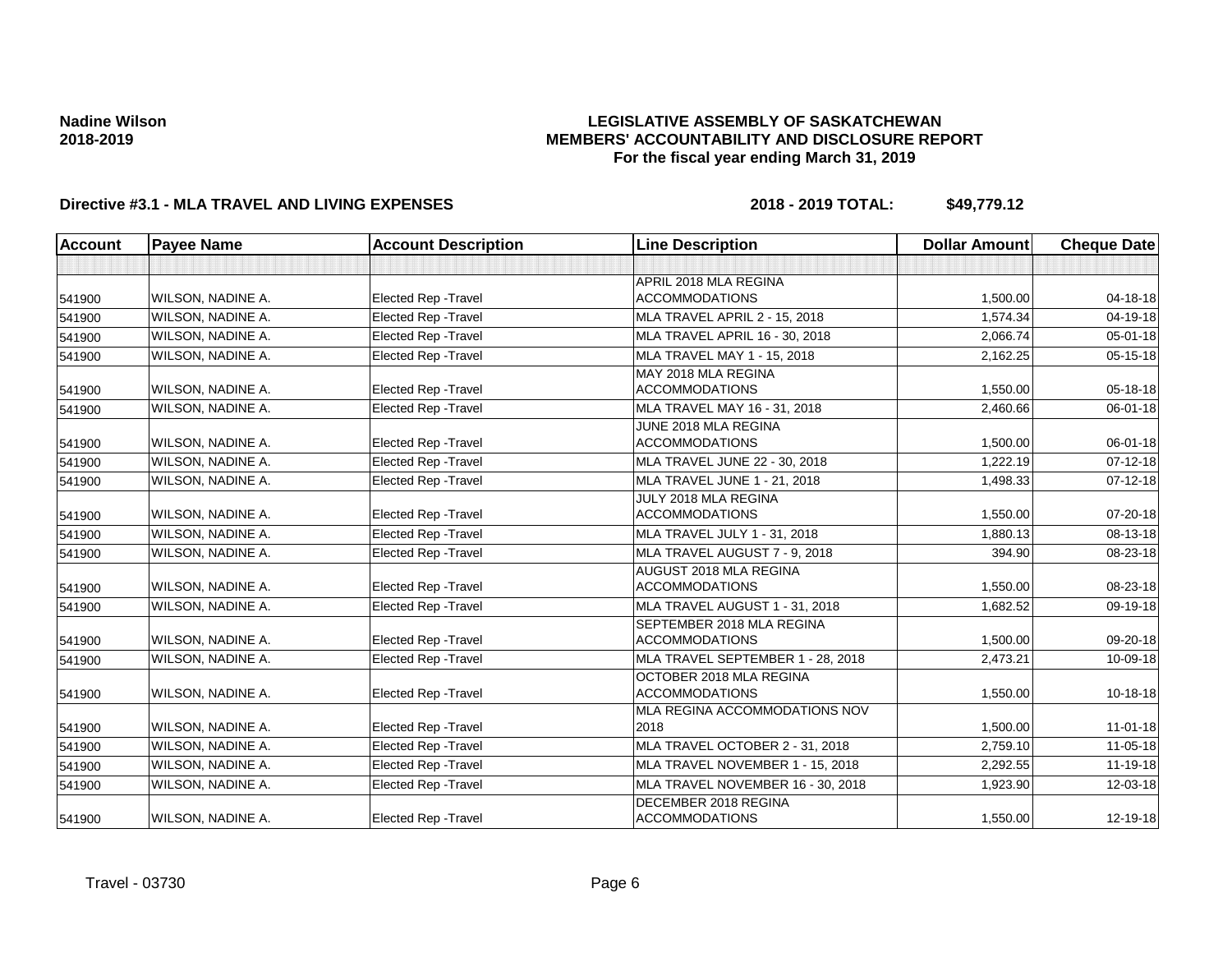## **LEGISLATIVE ASSEMBLY OF SASKATCHEWAN MEMBERS' ACCOUNTABILITY AND DISCLOSURE REPORT For the fiscal year ending March 31, 2019**

| <b>Account</b> | <b>Payee Name</b>        | <b>Account Description</b> | <b>Line Description</b>                           | <b>Dollar Amount</b> | <b>Cheque Date</b> |
|----------------|--------------------------|----------------------------|---------------------------------------------------|----------------------|--------------------|
|                |                          |                            |                                                   |                      |                    |
| 541900         | WILSON, NADINE A.        | Elected Rep - Travel       | MLA TRAVEL DECEMBER 1 - 14, 2018                  | 1,631.55             | $01 - 01 - 19$     |
| 541900         | WILSON, NADINE A.        | Elected Rep - Travel       | MLA TRAVEL DECEMBER 17 - 29, 2018                 | 392.95               | $01 - 21 - 19$     |
| 541900         | WILSON, NADINE A.        | Elected Rep - Travel       | MLA TRAVEL JANUARY 4 - 31, 2019                   | 1.418.73             | 02-08-19           |
| 541900         | WILSON, NADINE A.        | Elected Rep - Travel       | JANUARY 2019 MLA REGINA<br><b>ACCOMMODATIONS</b>  | 798.69               | 02-08-19           |
| 541900         | WILSON, NADINE A.        | Elected Rep - Travel       | MLA TRAVEL FEBRUARY 2 - 15, 2019                  | 1,079.56             | 03-01-19           |
| 541900         | WILSON, NADINE A.        | Elected Rep - Travel       | FEBRUARY 2019 MLA REGINA<br><b>ACCOMMODATIONS</b> | 754.15               | 03-04-19           |
| 541900         | <b>WILSON, NADINE A.</b> | Elected Rep - Travel       | MLA TRAVEL FEBRUARY 16 - 28, 2019                 | 578.06               | 03-05-19           |
| 541900         | WILSON, NADINE A.        | Elected Rep - Travel       | MLA TRAVEL MARCH 1 - 15, 2019                     | 1,865.00             | 03-18-19           |
| 541900         | WILSON, NADINE A.        | Elected Rep - Travel       | MARCH 2019 MLA REGINA<br><b>ACCOMMODATIONS</b>    | 837.73               | 03-31-19           |
| 541900         | WILSON, NADINE A.        | Elected Rep - Travel       | MLA TRAVEL MARCH 16 - 31, 2019                    | 2,281.88             | 03-31-19           |
|                |                          |                            |                                                   |                      |                    |
|                |                          |                            |                                                   |                      |                    |
|                |                          |                            |                                                   |                      |                    |
|                |                          |                            |                                                   |                      |                    |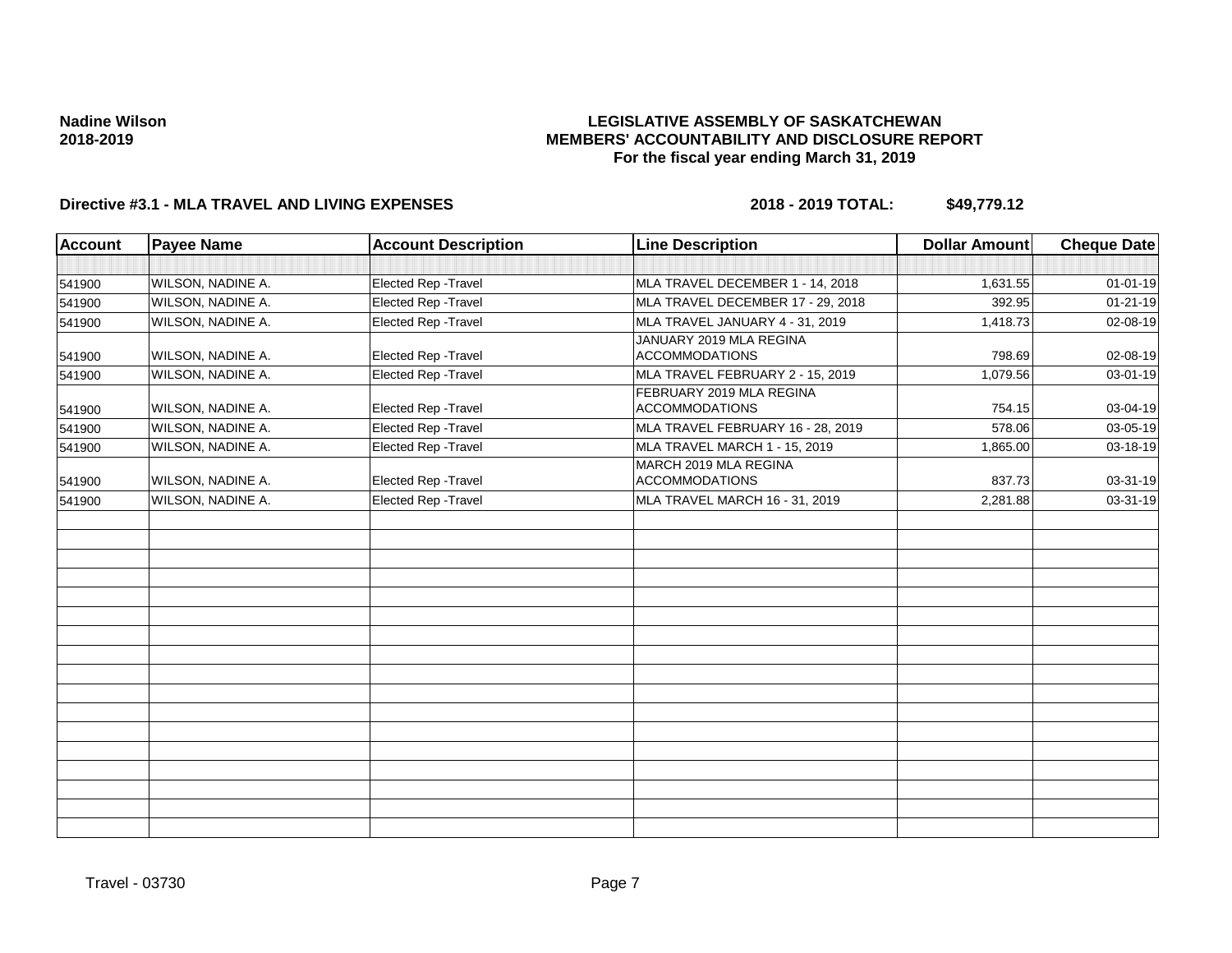## **LEGISLATIVE ASSEMBLY OF SASKATCHEWAN MEMBERS' ACCOUNTABILITY AND DISCLOSURE REPORT For the fiscal year ending March 31, 2019**

| <b>Account</b> | Payee Name | <b>Account Description</b> | <b>Line Description</b> | <b>Dollar Amount</b> | <b>Cheque Date</b> |
|----------------|------------|----------------------------|-------------------------|----------------------|--------------------|
|                |            |                            |                         |                      |                    |
|                |            |                            |                         |                      |                    |
|                |            |                            |                         |                      |                    |
|                |            |                            |                         |                      |                    |
|                |            |                            |                         |                      |                    |
|                |            |                            |                         |                      |                    |
|                |            |                            |                         |                      |                    |
|                |            |                            |                         |                      |                    |
|                |            |                            |                         |                      |                    |
|                |            |                            |                         |                      |                    |
|                |            |                            |                         |                      |                    |
|                |            |                            |                         |                      |                    |
|                |            |                            |                         |                      |                    |
|                |            |                            |                         |                      |                    |
|                |            |                            |                         |                      |                    |
|                |            |                            |                         |                      |                    |
|                |            |                            |                         |                      |                    |
|                |            |                            |                         |                      |                    |
|                |            |                            |                         |                      |                    |
|                |            |                            |                         |                      |                    |
|                |            |                            |                         |                      |                    |
|                |            |                            |                         |                      |                    |
|                |            |                            |                         |                      |                    |
|                |            |                            |                         |                      |                    |
|                |            |                            |                         |                      |                    |
|                |            |                            |                         |                      |                    |
|                |            |                            |                         |                      |                    |
|                |            |                            |                         |                      |                    |
|                |            |                            |                         |                      |                    |
|                |            |                            |                         |                      |                    |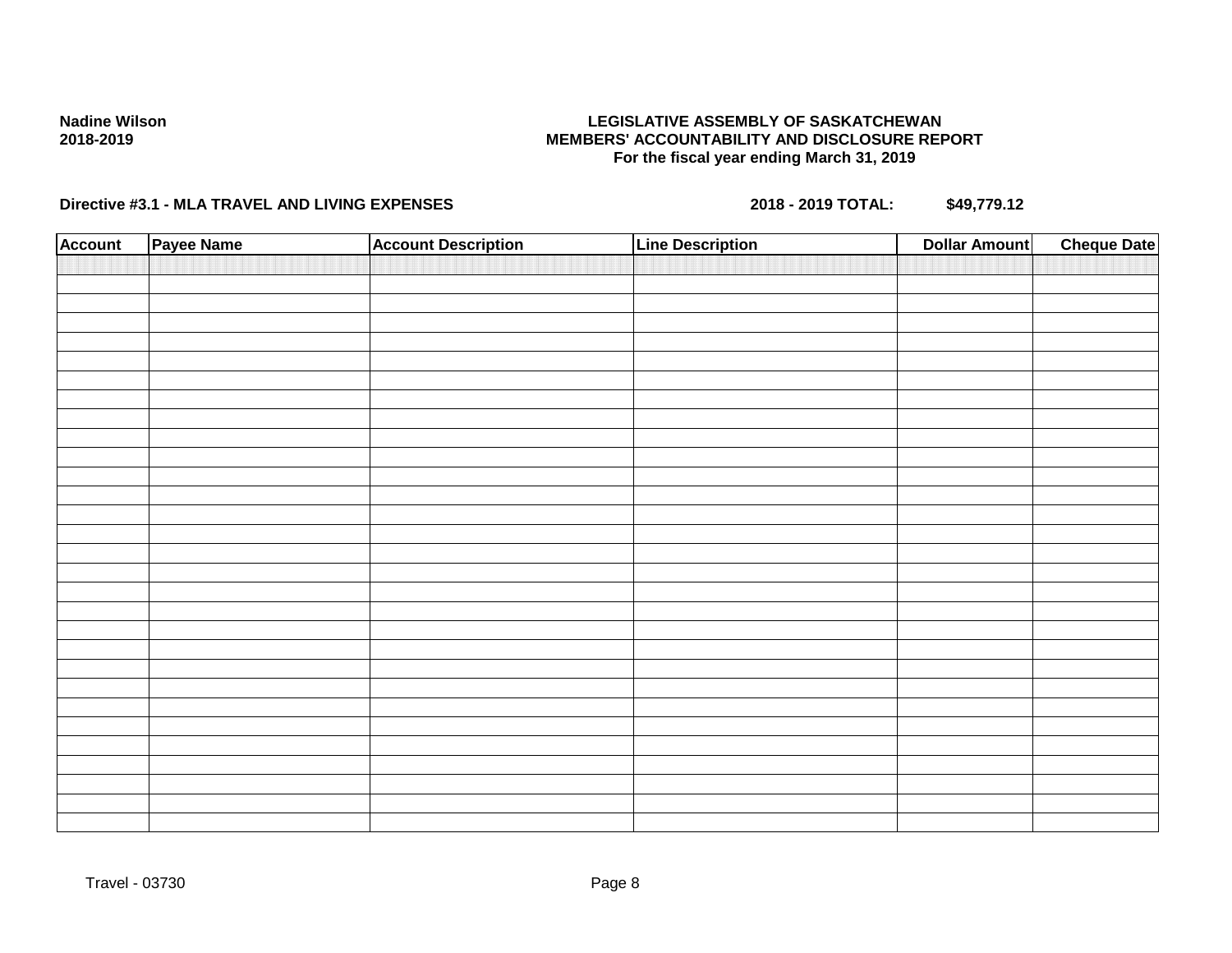## **LEGISLATIVE ASSEMBLY OF SASKATCHEWAN MEMBERS' ACCOUNTABILITY AND DISCLOSURE REPORT For the fiscal year ending March 31, 2019**

| <b>Account</b> | Payee Name | <b>Account Description</b> | <b>Line Description</b> | <b>Dollar Amount</b> | <b>Cheque Date</b> |
|----------------|------------|----------------------------|-------------------------|----------------------|--------------------|
|                |            |                            |                         |                      |                    |
|                |            |                            |                         |                      |                    |
|                |            |                            |                         |                      |                    |
|                |            |                            |                         |                      |                    |
|                |            |                            |                         |                      |                    |
|                |            |                            |                         |                      |                    |
|                |            |                            |                         |                      |                    |
|                |            |                            |                         |                      |                    |
|                |            |                            |                         |                      |                    |
|                |            |                            |                         |                      |                    |
|                |            |                            |                         |                      |                    |
|                |            |                            |                         |                      |                    |
|                |            |                            |                         |                      |                    |
|                |            |                            |                         |                      |                    |
|                |            |                            |                         |                      |                    |
|                |            |                            |                         |                      |                    |
|                |            |                            |                         |                      |                    |
|                |            |                            |                         |                      |                    |
|                |            |                            |                         |                      |                    |
|                |            |                            |                         |                      |                    |
|                |            |                            |                         |                      |                    |
|                |            |                            |                         |                      |                    |
|                |            |                            |                         |                      |                    |
|                |            |                            |                         |                      |                    |
|                |            |                            |                         |                      |                    |
|                |            |                            |                         |                      |                    |
|                |            |                            |                         |                      |                    |
|                |            |                            |                         |                      |                    |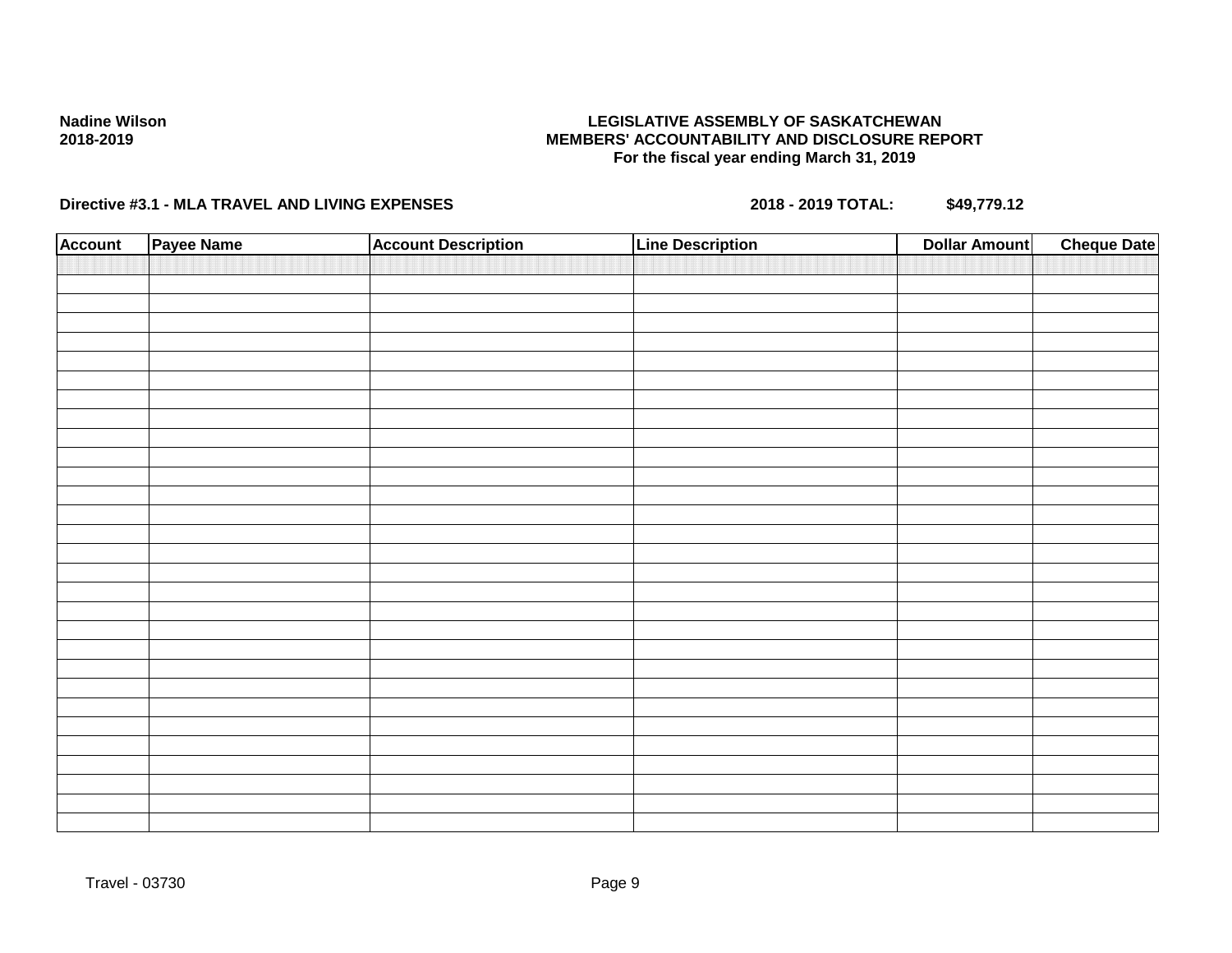## **LEGISLATIVE ASSEMBLY OF SASKATCHEWAN MEMBERS' ACCOUNTABILITY AND DISCLOSURE REPORT For the fiscal year ending March 31, 2019**

| <b>Account</b> | <b>Payee Name</b> | <b>Account Description</b> | <b>Line Description</b> | <b>Dollar Amount</b> | <b>Cheque Date</b> |
|----------------|-------------------|----------------------------|-------------------------|----------------------|--------------------|
|                |                   |                            |                         |                      |                    |
|                |                   |                            |                         |                      |                    |
|                |                   |                            |                         |                      |                    |
|                |                   |                            |                         |                      |                    |
|                |                   |                            |                         |                      |                    |
|                |                   |                            |                         |                      |                    |
|                |                   |                            |                         |                      |                    |
|                |                   |                            |                         |                      |                    |
|                |                   |                            |                         |                      |                    |
|                |                   |                            |                         |                      |                    |
|                |                   |                            |                         |                      |                    |
|                |                   |                            |                         |                      |                    |
|                |                   |                            |                         |                      |                    |
|                |                   |                            |                         |                      |                    |
|                |                   |                            |                         |                      |                    |
|                |                   |                            |                         |                      |                    |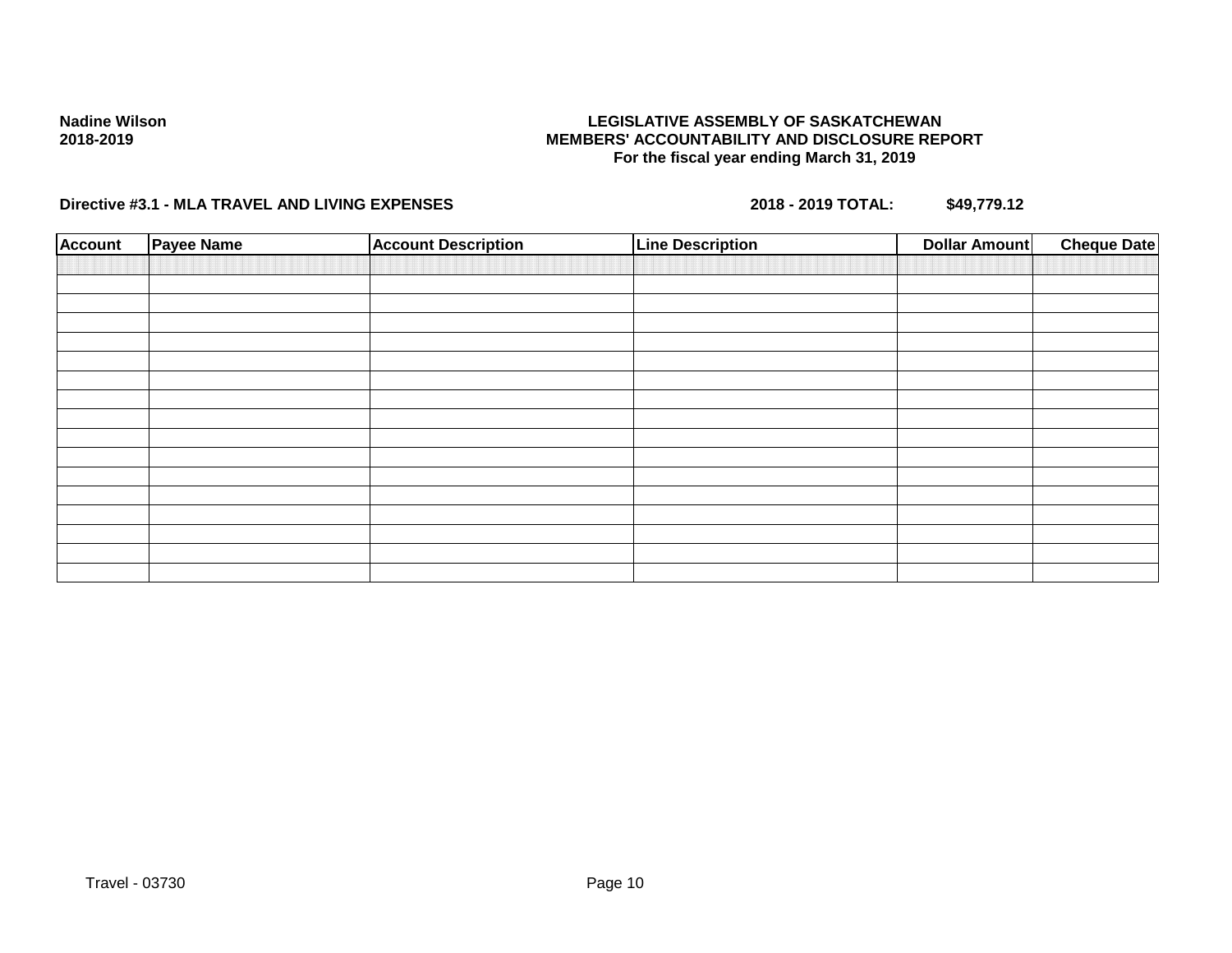## **LEGISLATIVE ASSEMBLY OF SASKATCHEWAN MEMBERS' ACCOUNTABILITY AND DISCLOSURE REPORT For the fiscal year ending March 31, 2019**

| <b>Account</b> | <b>Payee Name</b>          | <b>Account Description</b>                | <b>Line Description</b>                           | <b>Dollar Amount</b> | <b>Cheque Date</b> |
|----------------|----------------------------|-------------------------------------------|---------------------------------------------------|----------------------|--------------------|
|                |                            |                                           |                                                   |                      |                    |
| 522000         | CHOICELAND SENIOR CITIZENS | Rent of Ground, Buildings and Other Space | <b>HALL RENTAL</b>                                | 100.00               | $03 - 01 - 19$     |
| 522000         | CO-OPERATIVE DE L'AGE D'OR | Rent of Ground, Buildings and Other Space | <b>RENTAL OF MEETING ROOM</b>                     | 150.00               | 12-01-18           |
| 522000         | EARL BEEBE TRUCKING LTD.   | Rent of Ground, Buildings and Other Space | FEBRUARY - JUNE 2018 MLA OFFICE<br><b>RENT</b>    | 1,000.00             | 06-01-18           |
| 522000         | EARL BEEBE TRUCKING LTD.   | Rent of Ground, Buildings and Other Space | OCTOBER & NOVEMBER 2018 MLA OFFICE<br><b>RENT</b> | 400.00               | $01 - 01 - 19$     |
| 522000         | <b>LAKE BOYZ RV</b>        | Rent of Ground, Buildings and Other Space | JANUARY 2018 MLA OFFICE RENT                      | 500.00               | $01 - 22 - 19$     |
| 522000         | LAKE BOYZ RV               | Rent of Ground, Buildings and Other Space | FEBRUARY 2018 MLA OFFICE RENT                     | 500.00               | 01-22-19           |
| 522000         | LAKE BOYZ RV               | Rent of Ground, Buildings and Other Space | MARCH 2018 MLA OFFICE RENT                        | 500.00               | $01 - 22 - 19$     |
| 522000         | <b>LAKE BOYZ RV</b>        | Rent of Ground, Buildings and Other Space | APRIL 2018 MLA OFFICE RENT                        | 500.00               | $01 - 22 - 19$     |
| 522000         | LAKE BOYZ RV               | Rent of Ground, Buildings and Other Space | MAY 2018 MLA OFFICE RENT                          | 500.00               | $01 - 22 - 19$     |
| 522000         | LAKE BOYZ RV               | Rent of Ground, Buildings and Other Space | JUNE 2018 MLA OFFICE RENT                         | 500.00               | $01 - 22 - 19$     |
| 522000         | <b>LAKE BOYZ RV</b>        | Rent of Ground, Buildings and Other Space | JULY 2018 MLA OFFICE RENT                         | 500.00               | $01 - 22 - 19$     |
| 522000         | LAKE BOYZ RV               | Rent of Ground, Buildings and Other Space | <b>AUGUST 2018 MLA OFFICE RENT</b>                | 500.00               | $01 - 22 - 19$     |
| 522000         | LAKE BOYZ RV               | Rent of Ground, Buildings and Other Space | SEPTEMBER 2018 MLA OFFICE RENT                    | 500.00               | $01 - 22 - 19$     |
| 522000         | LAKE BOYZ RV               | Rent of Ground, Buildings and Other Space | OCTOBER 2018 MLA OFFICE RENT                      | 500.00               | 01-22-19           |
| 522000         | LAKE BOYZ RV               | Rent of Ground, Buildings and Other Space | NOVEMBER 2018 MLA OFFICE RENT                     | 500.00               | $01 - 22 - 19$     |
| 522000         | LAKE BOYZ RV               | Rent of Ground, Buildings and Other Space | DECEMBER 2018 MLA OFFICE RENT                     | 500.00               | $01 - 22 - 19$     |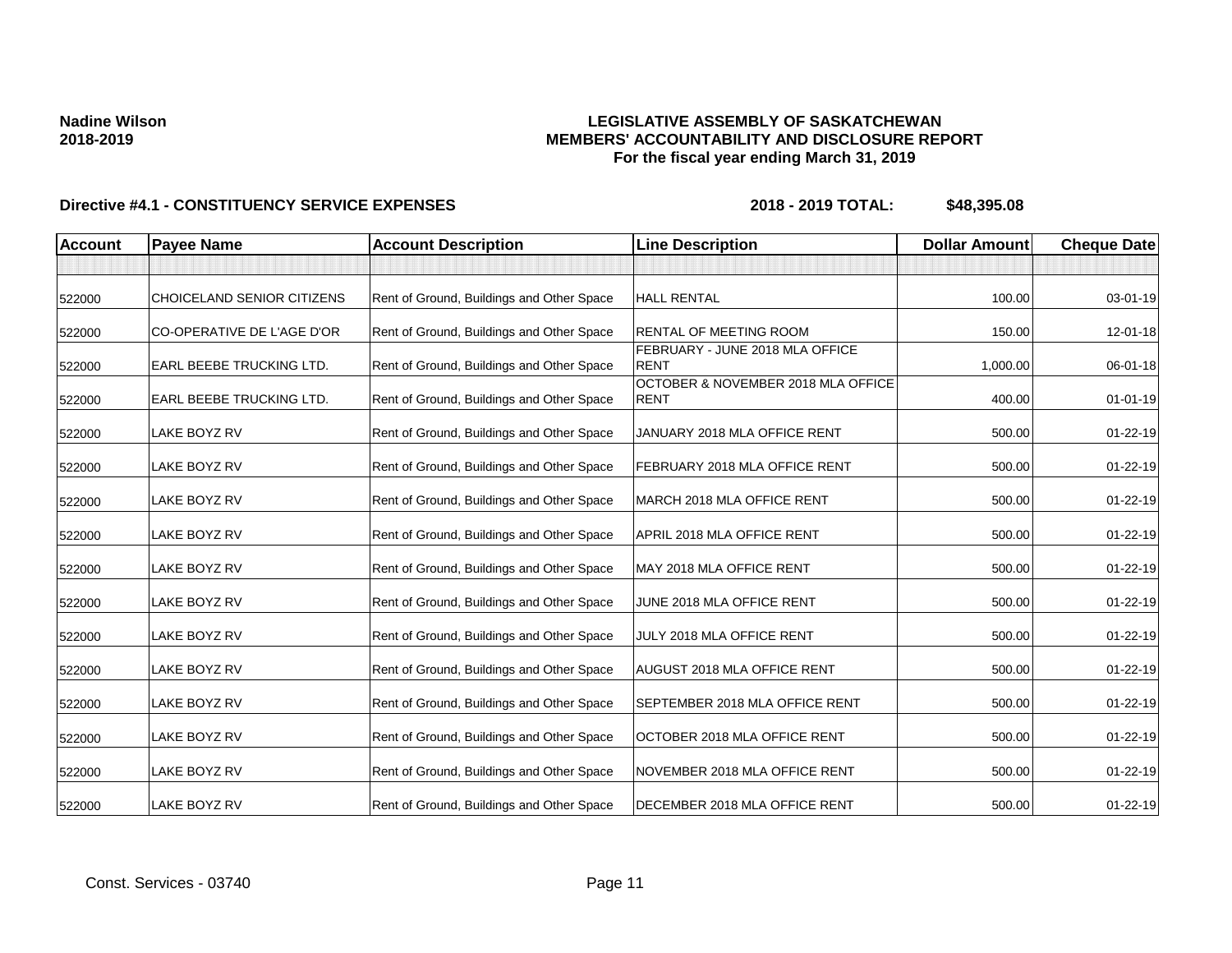## **LEGISLATIVE ASSEMBLY OF SASKATCHEWAN MEMBERS' ACCOUNTABILITY AND DISCLOSURE REPORT For the fiscal year ending March 31, 2019**

| <b>Account</b> | <b>Payee Name</b>                             | <b>Account Description</b>                | <b>Line Description</b>               | <b>Dollar Amount</b> | <b>Cheque Date</b> |
|----------------|-----------------------------------------------|-------------------------------------------|---------------------------------------|----------------------|--------------------|
|                |                                               |                                           |                                       |                      |                    |
| 522000         | <b>LAKE BOYZ RV</b>                           | Rent of Ground, Buildings and Other Space | JANUARY 2019 MLA OFFICE RENT          | 500.00               | $02 - 01 - 19$     |
| 522000         | LAKE BOYZ RV                                  | Rent of Ground, Buildings and Other Space | FEBRUARY 2019 MLA OFFICE RENT         | 500.00               | 02-01-19           |
| 522000         | <b>LAKE BOYZ RV</b>                           | Rent of Ground, Buildings and Other Space | MARCH 2019 MLA OFFICE RENT            | 500.00               | 03-01-19           |
| 522000         | WHITE FOX ATHLETIC<br><b>ASSOCIATION INC.</b> | Rent of Ground, Buildings and Other Space | <b>FACILITY RENTAL</b>                | 50.00                | 06-15-18           |
| 522500         | PANTER AGENCIES LTD.                          | <b>Insurance Premiums</b>                 | INSURANCE #C70059481-2 N.WILSON, MLA  | 617.98               | 03-01-19           |
| 525000         | ABRAMETZ, MARCUS                              | Postal, Courier, Freight and Related      | <b>POSTAGE</b>                        | 115.37               | 04-01-18           |
| 525000         | ABRAMETZ, MARCUS                              | Postal, Courier, Freight and Related      | <b>POSTAGE</b>                        | 779.32               | 05-01-18           |
| 525000         | ABRAMETZ, MARCUS                              | Postal, Courier, Freight and Related      | <b>POSTAGE</b>                        | 208.56               | 06-15-18           |
| 525000         | ABRAMETZ, MARCUS                              | Postal, Courier, Freight and Related      | <b>POSTAGE</b>                        | 102.06               | 07-01-18           |
| 525000         | ABRAMETZ, MARCUS                              | Postal, Courier, Freight and Related      | <b>POSTAGE</b>                        | 53.35                | 07-09-18           |
| 525000         | ABRAMETZ, MARCUS                              | Postal, Courier, Freight and Related      | <b>POSTAGE</b>                        | 17.60                | 09-01-18           |
| 525000         | ABRAMETZ, MARCUS                              | Postal, Courier, Freight and Related      | <b>POSTAGE</b>                        | 61.19                | $11 - 01 - 18$     |
| 525000         | <b>BARR, DONNA R.</b>                         | Postal, Courier, Freight and Related      | <b>POSTAGE</b>                        | 27.98                | $01 - 01 - 19$     |
| 525000         | BARR, DONNA R.                                | Postal, Courier, Freight and Related      | <b>POSTAGE</b>                        | 19.34                | 03-01-19           |
| 525000         | BARR, DONNA R.                                | Postal, Courier, Freight and Related      | <b>POSTAGE</b>                        | 5.62                 | 03-01-19           |
| 525000         | <b>WESTERN LITHO PRINTERS LTD.</b>            | Postal, Courier, Freight and Related      | <b>CHRISTMAS CARDS &amp; DELIVERY</b> | 139.00               | $01 - 01 - 19$     |
| 525000         | WILSON, NADINE A.                             | Postal, Courier, Freight and Related      | <b>REIMB: POSTAGE</b>                 | 44.63                | 04-16-18           |
| 525000         | WILSON, NADINE A.                             | Postal, Courier, Freight and Related      | <b>REIMB: POSTAGE</b>                 | 481.56               | 12-01-18           |
| 525000         | WILSON, NADINE A.                             | Postal, Courier, Freight and Related      | <b>REIMB: POSTAGE</b>                 | 118.44               | $01 - 21 - 19$     |
| 525000         | WILSON, NADINE A.                             | Postal, Courier, Freight and Related      | <b>REIMB: POSTAGE</b>                 | 9.45                 | 02-04-19           |
| 525000         | WILSON, NADINE A.                             | Postal, Courier, Freight and Related      | <b>REIMB: POSTAGE</b>                 | 3.30                 | 03-01-19           |
| 525000         | WILSON, NADINE A.                             | Postal, Courier, Freight and Related      | <b>REIMB: POSTAGE</b>                 | 96.50                | 03-04-19           |
| 525000         | WILSON, NADINE A.                             | Postal, Courier, Freight and Related      | <b>REIMB: POSTAGE</b>                 | 14.90                | 03-08-19           |
| 525000         | WILSON, NADINE A.                             | Postal, Courier, Freight and Related      | <b>REIMB: POSTAGE</b>                 | 3.30                 | 03-25-19           |
| 525000         | WILSON, NADINE A.                             | Postal, Courier, Freight and Related      | <b>REIMB: POSTAGE</b>                 | 118.55               | 03-31-19           |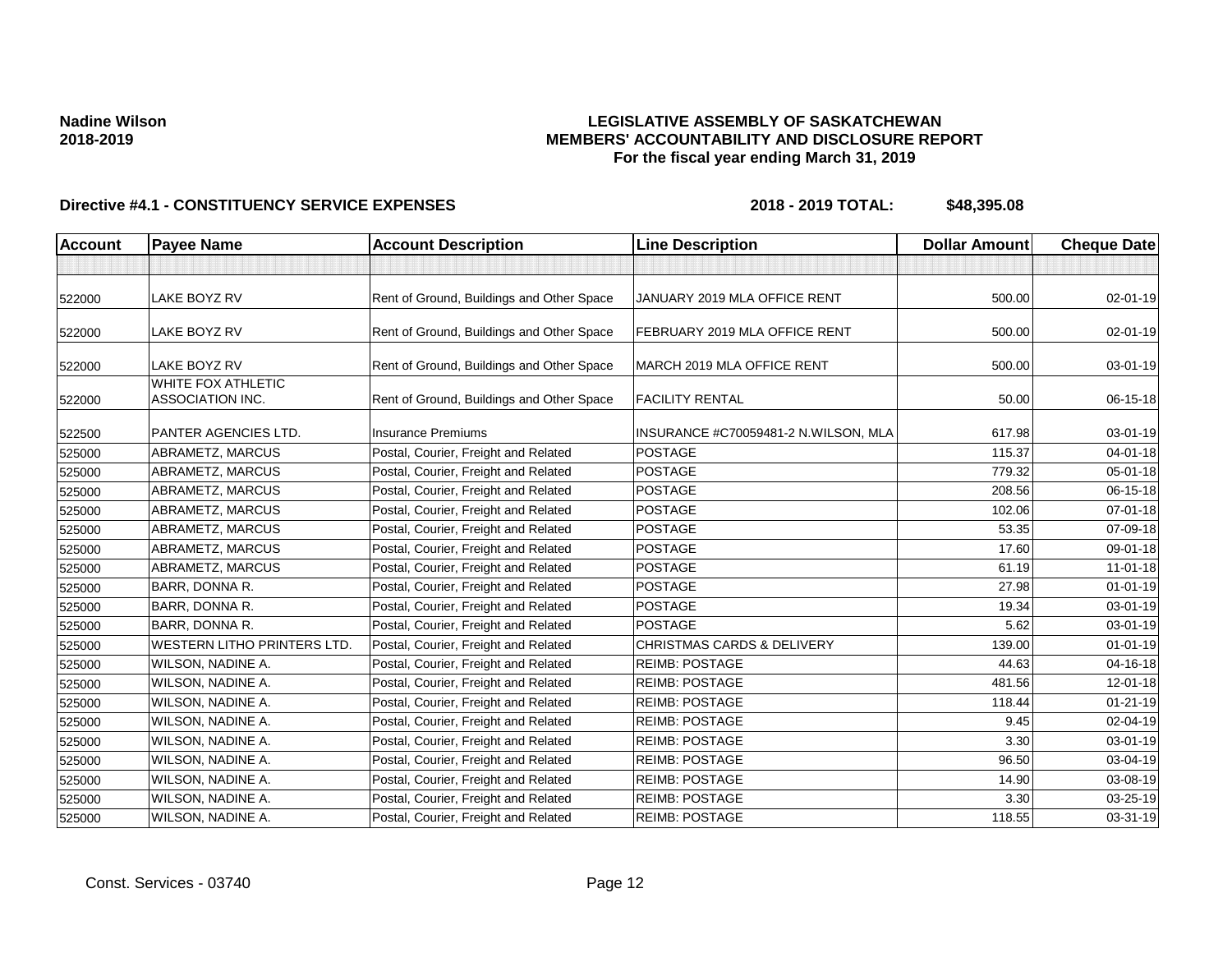## **LEGISLATIVE ASSEMBLY OF SASKATCHEWAN MEMBERS' ACCOUNTABILITY AND DISCLOSURE REPORT For the fiscal year ending March 31, 2019**

| <b>Account</b> | <b>Payee Name</b>                                          | <b>Account Description</b>              | <b>Line Description</b>                          | <b>Dollar Amount</b> | <b>Cheque Date</b> |
|----------------|------------------------------------------------------------|-----------------------------------------|--------------------------------------------------|----------------------|--------------------|
|                |                                                            |                                         |                                                  |                      |                    |
| 528000         | SCAN-TECH ALARM SYSTEMS LTD.                               | <b>Support Services</b>                 | BATTERY REPLACEMENT - NO GST                     | 37.10                | $01-01-19$         |
| 529000         | <b>ADCOM SOLUTIONS</b>                                     | <b>General Contractual Services</b>     | PRINTING/DOCUMENT PREP                           | 87.24                | 06-06-18           |
| 529000         | CROWN CLEANERS (1996) LTD.                                 | <b>General Contractual Services</b>     | <b>CARPET CLEANING - NO GST</b>                  | 159.00               | 06-05-18           |
| 529000         | <b>SIGN SHACK</b>                                          | <b>General Contractual Services</b>     | <b>SIGN PRODUCTION</b>                           | 185.50               | $07 - 18 - 18$     |
| 529000         | UPS STORE #522                                             | <b>General Contractual Services</b>     | <b>DUPLICATION SERVICES</b>                      | 32.22                | 11-13-18           |
| 530000         | <b>PATTISON OUTDOOR</b><br>ADVERTISING LTD.                | <b>Communications Development Costs</b> | ADVERTISING PRODUCTION PER DIEM                  | 183.13               | 03-01-19           |
| 530300         | MARU GROUP CANADA INC.                                     | Primary Research/Focus group            | AD HOC CONSULTING - BRAND<br>HEALTH/TRACKING U&A | 632.98               | 08-01-18           |
| 530300         | <b>MARU GROUP CANADA INC.</b>                              | Primary Research/Focus group            | AD HOC CONSULTING-BRAND<br>HEALTH/TRACKING/U&A   | 632.98               | $10 - 01 - 18$     |
| 530300         | <b>MARU GROUP CANADA INC.</b>                              | Primary Research/Focus group            | GROUP AD HOC CONSULTING                          | 632.98               | $11-01-18$         |
| 530300         | <b>MARU GROUP CANADA INC.</b>                              | Primary Research/Focus group            | GROUP AD AD CONSULTING                           | 632.98               | 12-01-18           |
| 530500         | ABRAMETZ, MARCUS                                           | Media Placement                         | <b>ADVERTISING</b>                               | 8.00                 | $04 - 01 - 18$     |
| 530500         | ABRAMETZ, MARCUS                                           | Media Placement                         | <b>ADVERTISING</b>                               | 5.74                 | 07-09-18           |
| 530500         | ABRAMETZ, MARCUS                                           | Media Placement                         | <b>ADVERTISING</b>                               | 7.00                 | 09-21-18           |
| 530500         | ADCANADA MEDIA INC.                                        | Media Placement                         | <b>ADVERTISING</b>                               | 364.71               | 03-28-19           |
|                | <b>BIG RIVER &amp; DISTRICT</b><br>RECREATIONAL & CULTURAL |                                         |                                                  |                      |                    |
| 530500         | <b>BOARD</b>                                               | Media Placement                         | <b>ADVERTISING - NO PST</b>                      | 250.00               | $10 - 01 - 18$     |
| 530500         | <b>BLAIRMORE MEDIA INC.</b>                                | Media Placement                         | ADVERTISING - NO GST                             | 450.00               | $07 - 01 - 18$     |
| 530500         | <b>BARR, DONNA R.</b>                                      | Media Placement                         | ADVERTISING/POSTAGE                              | 70.00                | $03 - 01 - 19$     |
| 530500         | BARR, DONNA R.                                             | Media Placement                         | ADVERTISING/MISC & OFFICE SUPPLIES               | 30.00                | 03-06-19           |
| 530500         | <b>COMMUNITY SAFETY NET</b>                                | Media Placement                         | <b>ADVERTISING</b>                               | 225.00               | $10 - 01 - 18$     |
| 530500         | <b>CREATIVE FIRE</b>                                       | Media Placement                         | <b>ADVERTISING</b>                               | 1,061.20             | 08-17-18           |
| 530500         | <b>CREATIVE FIRE</b>                                       | Media Placement                         | <b>ADVERTISING</b>                               | 2,316.03             | $12 - 01 - 18$     |
| 530500         | <b>CREATIVE FIRE</b>                                       | Media Placement                         | <b>ADVERTISING</b>                               | 1,462.68             | 03-26-19           |
| 530500         | DEBDEN, VILLAGE OF                                         | Media Placement                         | <b>ADVERTISING</b>                               | 50.00                | 02-01-19           |
| 530500         | FOLIOJUMPLINE PUBLISHING INC.                              | Media Placement                         | <b>ADVERTISING</b>                               | 125.00               | $06 - 01 - 18$     |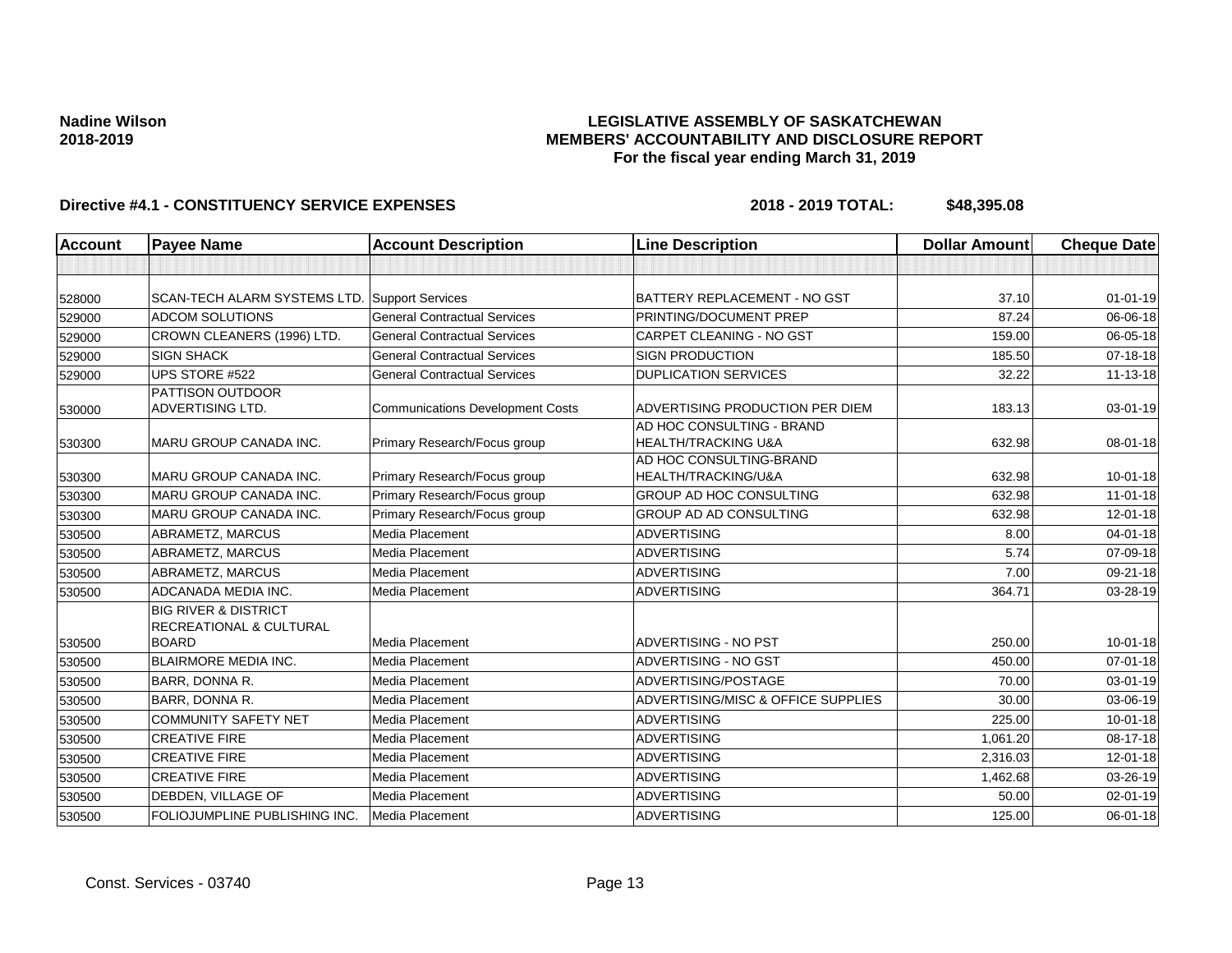## **LEGISLATIVE ASSEMBLY OF SASKATCHEWAN MEMBERS' ACCOUNTABILITY AND DISCLOSURE REPORT For the fiscal year ending March 31, 2019**

| <b>Account</b> | <b>Payee Name</b>                              | <b>Account Description</b> | <b>Line Description</b> | <b>Dollar Amount</b> | <b>Cheque Date</b> |
|----------------|------------------------------------------------|----------------------------|-------------------------|----------------------|--------------------|
|                |                                                |                            |                         |                      |                    |
| 530500         | FOLIOJUMPLINE PUBLISHING INC.                  | <b>Media Placement</b>     | <b>ADVERTISING</b>      | 150.00               | $10-01-18$         |
| 530500         | FOLIOJUMPLINE PUBLISHING INC.                  | <b>Media Placement</b>     | <b>ADVERTISING</b>      | 125.00               | 10-06-18           |
| 530500         | FOLIOJUMPLINE PUBLISHING INC.                  | <b>Media Placement</b>     | <b>ADVERTISING</b>      | 280.00               | $01 - 01 - 19$     |
| 530500         | FOLIOJUMPLINE PUBLISHING INC.                  | Media Placement            | <b>ADVERTISING</b>      | 100.00               | 02-01-19           |
| 530500         | FOLIOJUMPLINE PUBLISHING INC.                  | <b>Media Placement</b>     | <b>ADVERTISING</b>      | 100.00               | 03-01-19           |
| 530500         | <b>FOLIOJUMPLINE PUBLISHING INC.</b>           | Media Placement            | <b>ADVERTISING</b>      | 125.00               | $03 - 16 - 19$     |
|                | <b>JIM PATTISON BROADCAST</b>                  |                            |                         |                      |                    |
| 530500         | <b>GROUP</b>                                   | Media Placement            | <b>ADVERTISING</b>      | 500.00               | 06-01-18           |
|                | JIM PATTISON BROADCAST                         |                            |                         |                      |                    |
| 530500         | <b>GROUP</b>                                   | <b>Media Placement</b>     | <b>ADVERTISING</b>      | 235.00               | 03-01-19           |
| 530500         | JIM PATTISON BROADCAST<br><b>GROUP</b>         | <b>Media Placement</b>     | <b>ADVERTISING</b>      | 225.00               | 03-01-19           |
|                | <b>JIM PATTISON BROADCAST</b>                  |                            |                         |                      |                    |
| 530500         | <b>GROUP</b>                                   | Media Placement            | <b>ADVERTISING</b>      | 752.00               | 03-01-19           |
|                | <b>JIM PATTISON BROADCAST</b>                  |                            |                         |                      |                    |
| 530500         | <b>GROUP</b>                                   | <b>Media Placement</b>     | <b>ADVERTISING</b>      | 720.00               | 03-01-19           |
|                | <b>MEATH PARK &amp; DISTRICT</b>               |                            |                         |                      |                    |
| 530500         | <b>COMMUNITY CLUB</b>                          | <b>Media Placement</b>     | <b>ADVERTISING</b>      | 100.00               | $11-01-18$         |
| 530500         | NIPAWIN EVENTS INC.                            | Media Placement            | <b>ADVERTISING</b>      | 87.50                | 06-01-18           |
|                | <b>NORTHERN REGIONAL</b>                       |                            |                         |                      |                    |
| 530500         | <b>RECREATION CENTRE INC.</b>                  | <b>Media Placement</b>     | ADVERTISING - NO GST    | 375.00               | $11 - 11 - 18$     |
| 530500         | P.A. FASTPRINT INC.                            | <b>Media Placement</b>     | ADVERTISING - NO GST    | 325.00               | 03-01-19           |
| 530500         | P.A. SHOPPER (ADGRAPHICS LTD.) Media Placement |                            | <b>ADVERTISING</b>      | 357.88               | 05-01-18           |
|                |                                                |                            |                         |                      |                    |
| 530500         | P.A. SHOPPER (ADGRAPHICS LTD.) Media Placement |                            | <b>ADVERTISING</b>      | 76.00                | 05-10-18           |
|                |                                                |                            |                         |                      |                    |
| 530500         | P.A. SHOPPER (ADGRAPHICS LTD.) Media Placement |                            | <b>ADVERTISING</b>      | 76.00                | 05-24-18           |
| 530500         | P.A. SHOPPER (ADGRAPHICS LTD.) Media Placement |                            | <b>ADVERTISING</b>      | 357.88               | 06-01-18           |
| 530500         | P.A. SHOPPER (ADGRAPHICS LTD.) Media Placement |                            | <b>ADVERTISING</b>      | 357.88               | $07 - 01 - 18$     |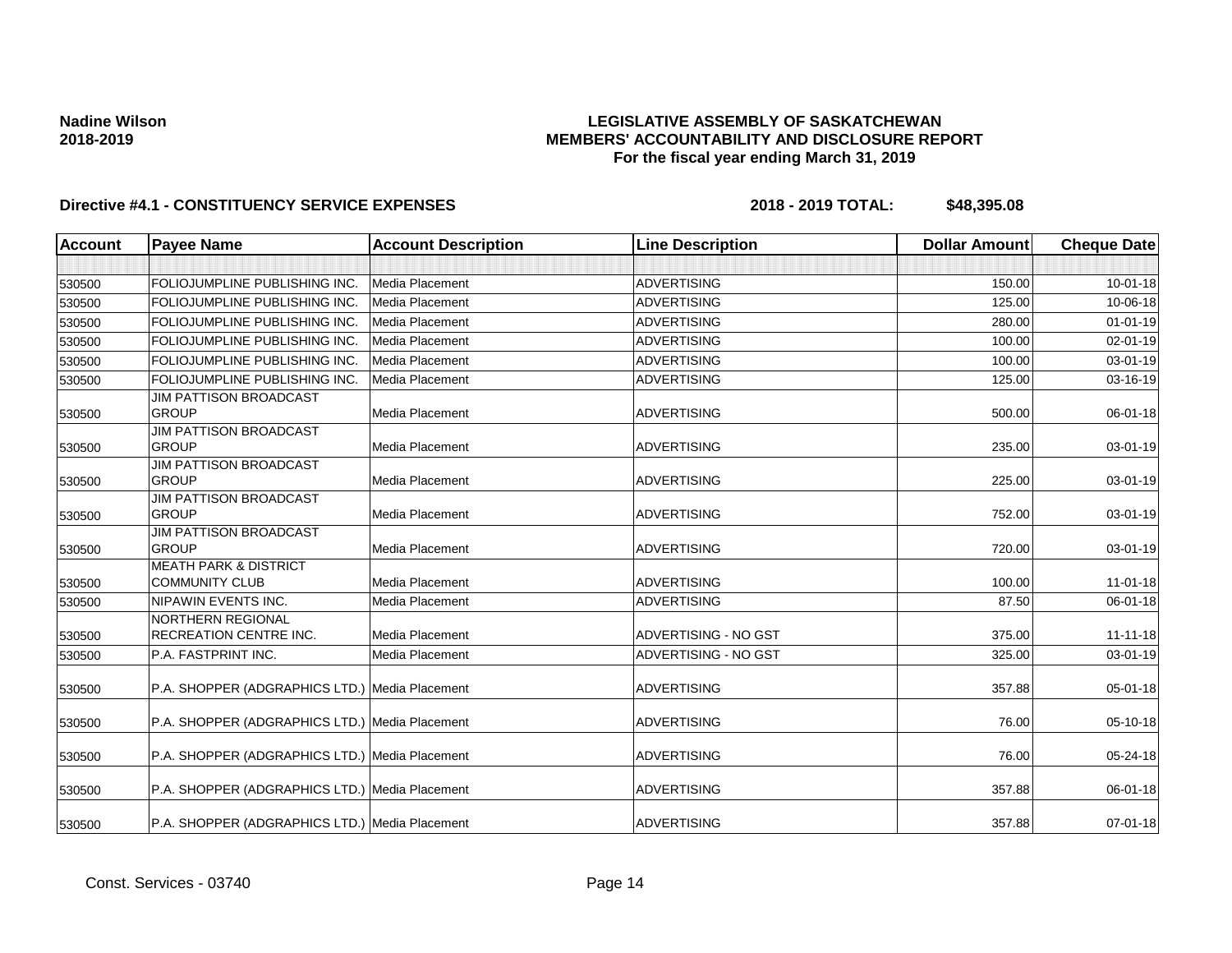## **LEGISLATIVE ASSEMBLY OF SASKATCHEWAN MEMBERS' ACCOUNTABILITY AND DISCLOSURE REPORT For the fiscal year ending March 31, 2019**

| <b>Account</b> | <b>Payee Name</b>                                  | <b>Account Description</b> | <b>Line Description</b> | <b>Dollar Amount</b> | <b>Cheque Date</b> |
|----------------|----------------------------------------------------|----------------------------|-------------------------|----------------------|--------------------|
|                |                                                    |                            |                         |                      |                    |
| 530500         | P.A. SHOPPER (ADGRAPHICS LTD.) Media Placement     |                            | <b>ADVERTISING</b>      | 124.50               | 09-01-18           |
| 530500         | P.A. SHOPPER (ADGRAPHICS LTD.) Media Placement     |                            | <b>ADVERTISING</b>      | 357.88               | $10 - 01 - 18$     |
| 530500         | P.A. SHOPPER (ADGRAPHICS LTD.) Media Placement     |                            | <b>ADVERTISING</b>      | 76.00                | 10-04-18           |
| 530500         | P.A. SHOPPER (ADGRAPHICS LTD.) Media Placement     |                            | <b>ADVERTISING</b>      | 76.00                | $10 - 11 - 18$     |
| 530500         | P.A. SHOPPER (ADGRAPHICS LTD.) Media Placement     |                            | <b>ADVERTISING</b>      | 114.00               | 11-08-18           |
| 530500         | P.A. SHOPPER (ADGRAPHICS LTD.) Media Placement     |                            | <b>ADVERTISING</b>      | 171.00               | $01-01-19$         |
| 530500         | <b>PATTISON OUTDOOR</b><br><b>ADVERTISING LTD.</b> | <b>Media Placement</b>     | <b>ADVERTISING</b>      | 596.72               | 03-01-19           |
| 530500         | <b>PAW DANCE TEAM</b>                              | <b>Media Placement</b>     | <b>ADVERTISING</b>      | 100.00               | 03-01-19           |
| 530500         | POSTMEDIA NETWORK INC.                             | Media Placement            | <b>ADVERTISING</b>      | 48.00                | $05 - 01 - 18$     |
| 530500         | POSTMEDIA NETWORK INC.                             | <b>Media Placement</b>     | <b>ADVERTISING</b>      | 50.00                | $05 - 01 - 18$     |
| 530500         | POSTMEDIA NETWORK INC.                             | <b>Media Placement</b>     | <b>ADVERTISING</b>      | 25.00                | 06-01-18           |
| 530500         | POSTMEDIA NETWORK INC.                             | Media Placement            | <b>ADVERTISING</b>      | 50.00                | 06-01-18           |
| 530500         | POSTMEDIA NETWORK INC.                             | <b>Media Placement</b>     | <b>ADVERTISING</b>      | 50.00                | 07-01-18           |
| 530500         | POSTMEDIA NETWORK INC.                             | Media Placement            | <b>ADVERTISING</b>      | 136.00               | $10 - 01 - 18$     |
| 530500         | POSTMEDIA NETWORK INC.                             | Media Placement            | <b>ADVERTISING</b>      | 50.00                | $10 - 01 - 18$     |
| 530500         | POSTMEDIA NETWORK INC.                             | <b>Media Placement</b>     | <b>ADVERTISING</b>      | 45.00                | $10 - 01 - 18$     |
| 530500         | POSTMEDIA NETWORK INC.                             | Media Placement            | <b>ADVERTISING</b>      | 45.00                | $10 - 01 - 18$     |
| 530500         | POSTMEDIA NETWORK INC.                             | Media Placement            | <b>ADVERTISING</b>      | 25.00                | $10 - 01 - 18$     |
| 530500         | <b>POSTMEDIA NETWORK INC.</b>                      | <b>Media Placement</b>     | <b>ADVERTISING</b>      | 50.00                | 03-01-19           |
| 530500         | <b>POSTMEDIA NETWORK INC.</b>                      | Media Placement            | <b>ADVERTISING</b>      | 45.00                | 03-01-19           |
| 530500         | POSTMEDIA NETWORK INC.                             | <b>Media Placement</b>     | <b>ADVERTISING</b>      | 50.00                | 03-01-19           |
| 530500         | POSTMEDIA NETWORK INC.                             | Media Placement            | ADVERTISING             | 25.00                | $03 - 01 - 19$     |
| 530500         | POSTMEDIA NETWORK INC.                             | Media Placement            | <b>ADVERTISING</b>      | 25.00                | $03 - 01 - 19$     |
| 530500         | POSTMEDIA NETWORK INC.                             | Media Placement            | <b>ADVERTISING</b>      | 25.00                | 03-01-19           |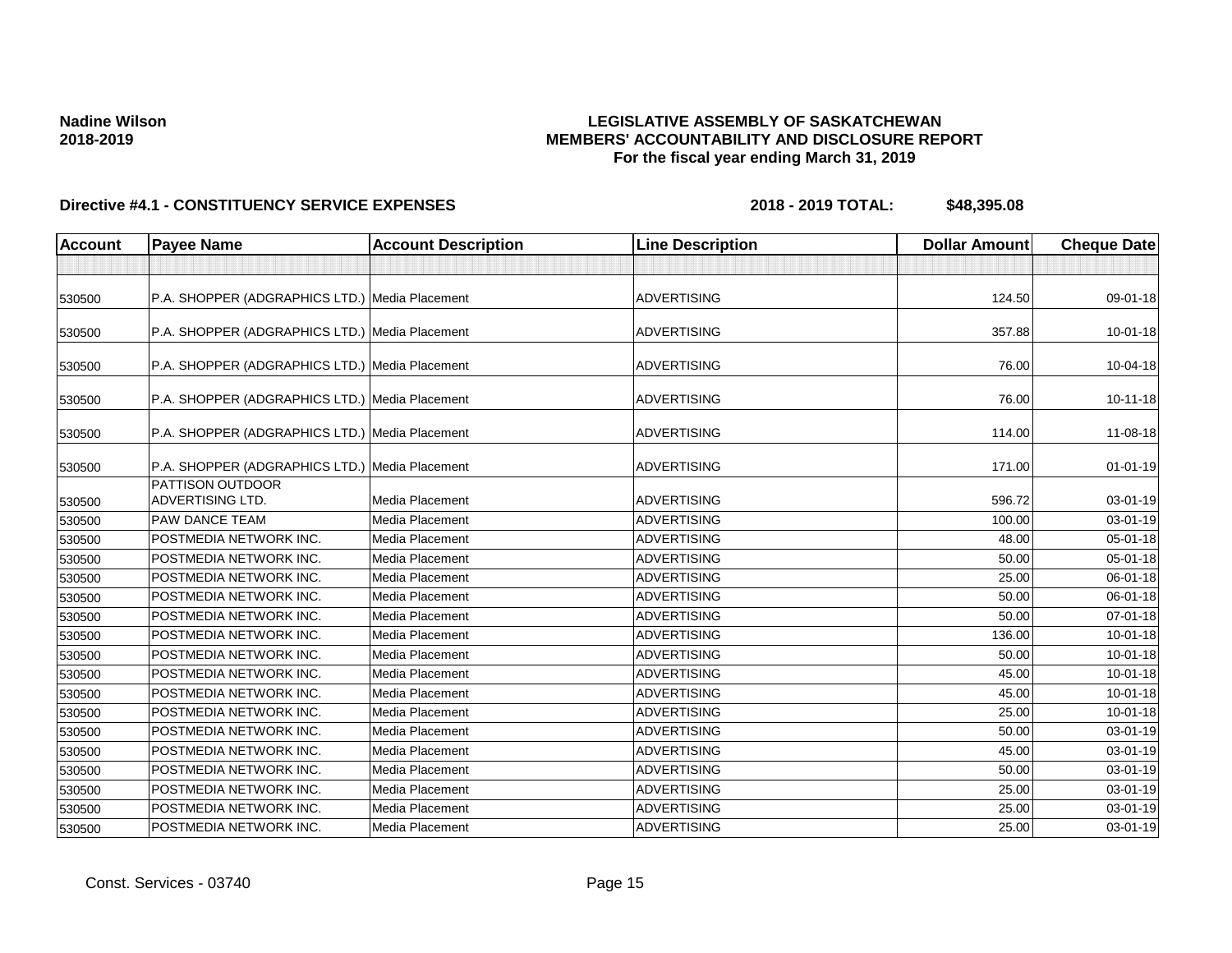## **LEGISLATIVE ASSEMBLY OF SASKATCHEWAN MEMBERS' ACCOUNTABILITY AND DISCLOSURE REPORT For the fiscal year ending March 31, 2019**

| <b>Account</b> | <b>Payee Name</b>                                                   | <b>Account Description</b> | <b>Line Description</b> | <b>Dollar Amount</b> | <b>Cheque Date</b> |
|----------------|---------------------------------------------------------------------|----------------------------|-------------------------|----------------------|--------------------|
|                |                                                                     |                            |                         |                      |                    |
| 530500         | <b>PRINCE ALBERT COUNCIL OF</b><br><b>WOMEN</b>                     | Media Placement            | <b>ADVERTISING</b>      | 100.00               | $11 - 01 - 18$     |
|                | <b>PRINCE ALBERT SOCIETY FOR</b><br>THE PREVENTION OF CRUELTY TO    |                            |                         |                      |                    |
| 530500         | <b>ANIMALS</b>                                                      | Media Placement            | ADVERTISING - NO GST    | 350.00               | $04 - 01 - 18$     |
|                | <b>PRINCE ALBERT SOCIETY FOR</b><br>THE PREVENTION OF CRUELTY TO    |                            |                         |                      |                    |
| 530500         | <b>ANIMALS</b>                                                      | Media Placement            | ADVERTISING - NO GST    | 350.00               | 03-22-19           |
| 530500         | <b>RED RIVER ROPING &amp; RIDING CO-</b><br><b>OPERATIVE ASSOC.</b> | Media Placement            | ADVERTISING - NO GST    | 500.00               | 03-01-19           |
| 530500         | <b>SASKATCHEWAN PARTY CAUCUS</b>                                    | Media Placement            | <b>ADVERTISING</b>      | 1,932.00             | 03-01-19           |
| 530500         | SHELLBROOK CHRONICLE A<br><b>DIVISION OF PEPPERFRAM LTD.</b>        | <b>Media Placement</b>     | <b>ADVERTISING</b>      | 89.00                | 04-06-18           |
| 530500         | <b>SHELLBROOK CHRONICLE A</b><br>DIVISION OF PEPPERFRAM LTD.        | <b>Media Placement</b>     | <b>ADVERTISING</b>      | 89.00                | $05 - 01 - 18$     |
|                | <b>SHELLBROOK CHRONICLE A</b>                                       |                            |                         |                      |                    |
| 530500         | DIVISION OF PEPPERFRAM LTD.                                         | <b>Media Placement</b>     | <b>ADVERTISING</b>      | 89.00                | 05-01-18           |
| 530500         | <b>SHELLBROOK CHRONICLE A</b><br>DIVISION OF PEPPERFRAM LTD.        | <b>Media Placement</b>     | <b>ADVERTISING</b>      | 89.00                | 05-04-18           |
| 530500         | <b>SHELLBROOK CHRONICLE A</b><br><b>DIVISION OF PEPPERFRAM LTD.</b> | Media Placement            | <b>ADVERTISING</b>      | 89.00                | 05-18-18           |
| 530500         | <b>SHELLBROOK CHRONICLE A</b><br>DIVISION OF PEPPERFRAM LTD.        | <b>Media Placement</b>     | <b>ADVERTISING</b>      | 89.00                | 06-01-18           |
| 530500         | <b>SHELLBROOK CHRONICLE A</b><br>DIVISION OF PEPPERFRAM LTD.        | Media Placement            | <b>ADVERTISING</b>      | 89.00                | 06-08-18           |
| 530500         | <b>SHELLBROOK CHRONICLE A</b><br>DIVISION OF PEPPERFRAM LTD.        | Media Placement            | <b>ADVERTISING</b>      | 85.00                | $07 - 01 - 18$     |
| 530500         | <b>SHELLBROOK CHRONICLE A</b><br>DIVISION OF PEPPERFRAM LTD.        | Media Placement            | <b>ADVERTISING</b>      | 89.00                | 07-01-18           |
| 530500         | <b>SHELLBROOK CHRONICLE A</b><br>DIVISION OF PEPPERFRAM LTD.        | Media Placement            | <b>ADVERTISING</b>      | 89.00                | 07-05-18           |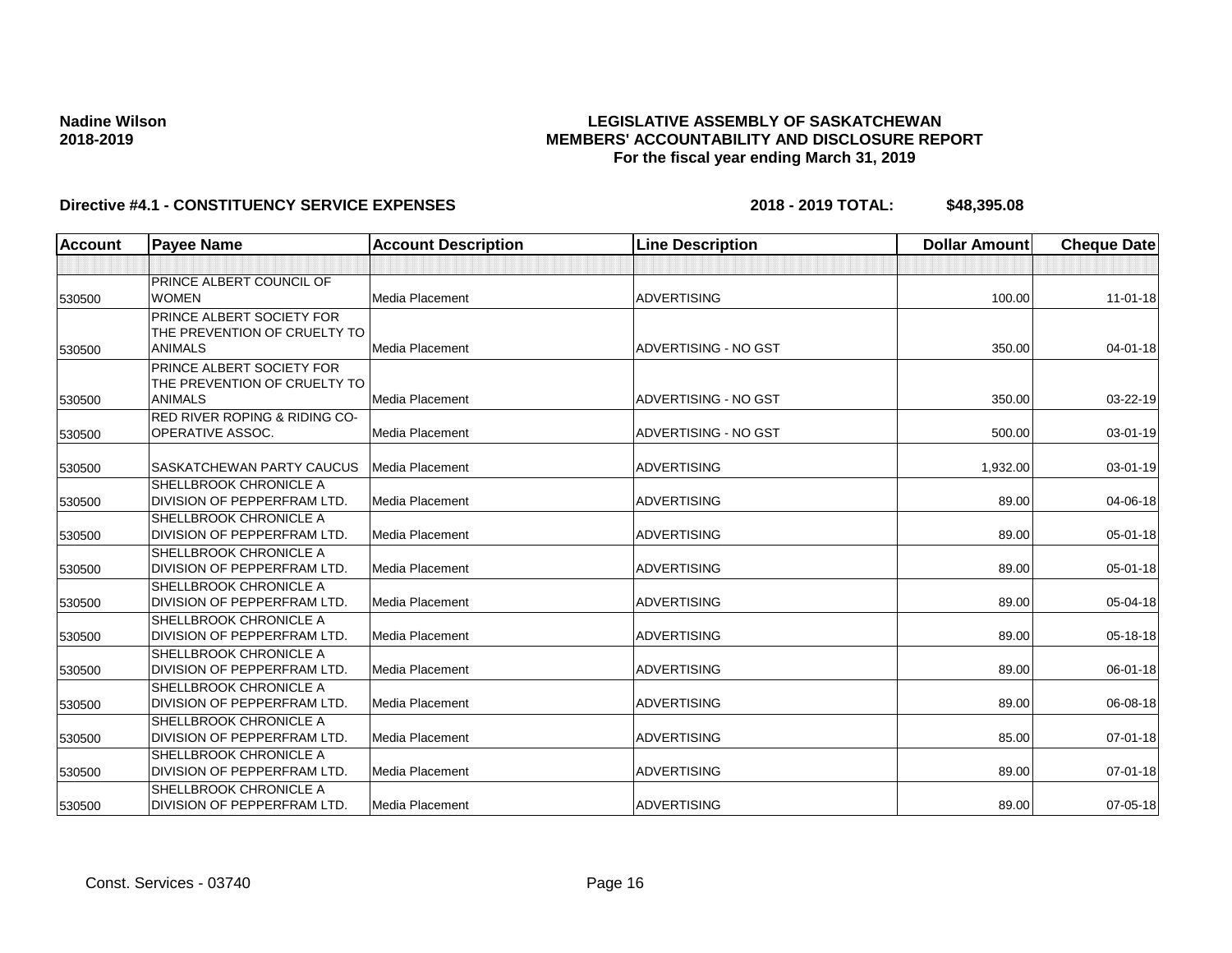## **LEGISLATIVE ASSEMBLY OF SASKATCHEWAN MEMBERS' ACCOUNTABILITY AND DISCLOSURE REPORT For the fiscal year ending March 31, 2019**

| <b>Account</b> | <b>Payee Name</b>                  | <b>Account Description</b> | <b>Line Description</b> | <b>Dollar Amount</b> | <b>Cheque Date</b> |
|----------------|------------------------------------|----------------------------|-------------------------|----------------------|--------------------|
|                |                                    |                            |                         |                      |                    |
|                | SHELLBROOK CHRONICLE A             |                            |                         |                      |                    |
| 530500         | DIVISION OF PEPPERFRAM LTD.        | Media Placement            | <b>ADVERTISING</b>      | 100.00               | $07 - 12 - 18$     |
|                | SHELLBROOK CHRONICLE A             |                            |                         |                      |                    |
| 530500         | DIVISION OF PEPPERFRAM LTD.        | Media Placement            | <b>ADVERTISING</b>      | 59.33                | 07-19-18           |
|                | <b>SHELLBROOK CHRONICLE A</b>      |                            |                         |                      |                    |
| 530500         | DIVISION OF PEPPERFRAM LTD.        | <b>Media Placement</b>     | <b>ADVERTISING</b>      | 59.33                | 08-02-18           |
|                | <b>SHELLBROOK CHRONICLE A</b>      |                            |                         |                      |                    |
| 530500         | DIVISION OF PEPPERFRAM LTD.        | Media Placement            | <b>ADVERTISING</b>      | 59.33                | 08-16-18           |
|                | <b>SHELLBROOK CHRONICLE A</b>      |                            |                         |                      |                    |
| 530500         | DIVISION OF PEPPERFRAM LTD.        | Media Placement            | <b>ADVERTISING</b>      | 59.33                | 09-13-18           |
|                | <b>SHELLBROOK CHRONICLE A</b>      |                            |                         |                      |                    |
| 530500         | DIVISION OF PEPPERFRAM LTD.        | <b>Media Placement</b>     | <b>ADVERTISING</b>      | 59.33                | $10 - 01 - 18$     |
|                | <b>SHELLBROOK CHRONICLE A</b>      |                            |                         |                      |                    |
| 530500         | DIVISION OF PEPPERFRAM LTD.        | <b>Media Placement</b>     | <b>ADVERTISING</b>      | 98.75                | $10 - 01 - 18$     |
|                | <b>SHELLBROOK CHRONICLE A</b>      |                            |                         |                      |                    |
| 530500         | DIVISION OF PEPPERFRAM LTD.        | <b>Media Placement</b>     | <b>ADVERTISING</b>      | 107.33               | $10 - 11 - 18$     |
|                | SHELLBROOK CHRONICLE A             |                            |                         |                      |                    |
| 530500         | DIVISION OF PEPPERFRAM LTD.        | Media Placement            | <b>ADVERTISING</b>      | 59.33                | $10-18-18$         |
|                | <b>SHELLBROOK CHRONICLE A</b>      |                            |                         |                      |                    |
| 530500         | DIVISION OF PEPPERFRAM LTD.        | <b>Media Placement</b>     | <b>ADVERTISING</b>      | 59.33                | $11 - 01 - 18$     |
|                | <b>SHELLBROOK CHRONICLE A</b>      |                            |                         |                      |                    |
| 530500         | DIVISION OF PEPPERFRAM LTD.        | <b>Media Placement</b>     | <b>ADVERTISING</b>      | 59.33                | 11-08-18           |
|                | <b>SHELLBROOK CHRONICLE A</b>      |                            |                         |                      |                    |
| 530500         | DIVISION OF PEPPERFRAM LTD.        | <b>Media Placement</b>     | <b>ADVERTISING</b>      | 59.33                | $11 - 22 - 18$     |
|                | <b>SHELLBROOK CHRONICLE A</b>      |                            |                         |                      |                    |
| 530500         | <b>DIVISION OF PEPPERFRAM LTD.</b> | Media Placement            | <b>ADVERTISING</b>      | 59.33                | 12-06-18           |
|                | <b>SHELLBROOK CHRONICLE A</b>      |                            |                         |                      |                    |
| 530500         | DIVISION OF PEPPERFRAM LTD.        | Media Placement            | <b>ADVERTISING</b>      | 59.33                | $01 - 01 - 19$     |
|                | SHELLBROOK CHRONICLE A             |                            |                         |                      |                    |
| 530500         | DIVISION OF PEPPERFRAM LTD.        | Media Placement            | <b>ADVERTISING</b>      | 59.33                | $01 - 03 - 19$     |
|                | <b>SHELLBROOK CHRONICLE A</b>      |                            |                         |                      |                    |
| 530500         | DIVISION OF PEPPERFRAM LTD.        | Media Placement            | <b>ADVERTISING</b>      | 59.33                | $01 - 17 - 19$     |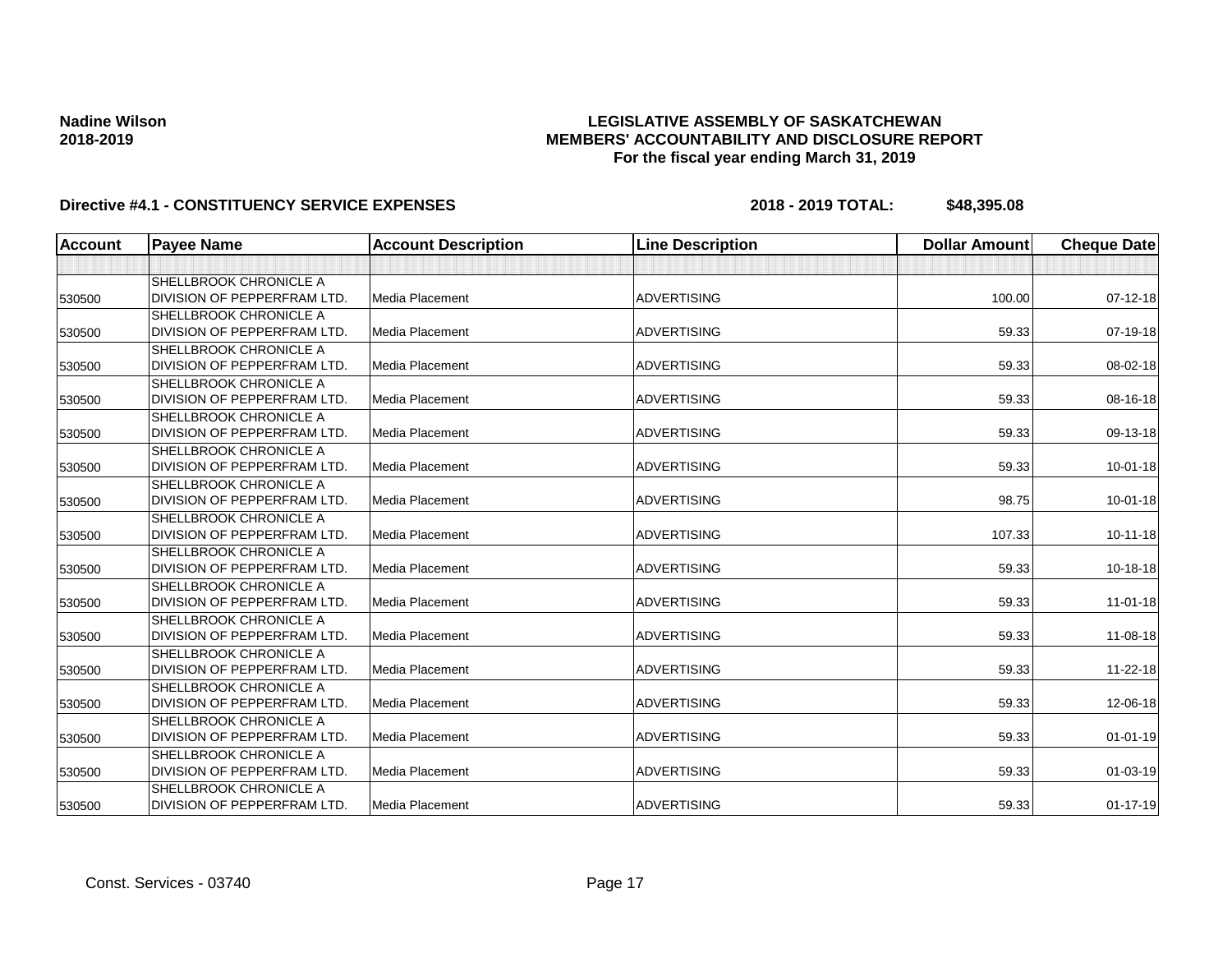## **LEGISLATIVE ASSEMBLY OF SASKATCHEWAN MEMBERS' ACCOUNTABILITY AND DISCLOSURE REPORT For the fiscal year ending March 31, 2019**

| Account | <b>Payee Name</b>                                     | <b>Account Description</b> | <b>Line Description</b>               | <b>Dollar Amount</b> | <b>Cheque Date</b> |
|---------|-------------------------------------------------------|----------------------------|---------------------------------------|----------------------|--------------------|
|         |                                                       |                            |                                       |                      |                    |
|         | SHELLBROOK CHRONICLE A                                |                            |                                       |                      |                    |
| 530500  | DIVISION OF PEPPERFRAM LTD.                           | <b>Media Placement</b>     | <b>ADVERTISING</b>                    | 59.33                | 02-01-19           |
|         | SHELLBROOK CHRONICLE A                                |                            |                                       |                      |                    |
| 530500  | DIVISION OF PEPPERFRAM LTD.                           | Media Placement            | <b>ADVERTISING</b>                    | 59.33                | 03-01-19           |
|         | SHELLBROOK CHRONICLE A                                |                            |                                       |                      |                    |
| 530500  | DIVISION OF PEPPERFRAM LTD.                           | Media Placement            | <b>ADVERTISING</b>                    | 59.33                | 03-01-19           |
|         | SHELLBROOK CHRONICLE A<br>DIVISION OF PEPPERFRAM LTD. | Media Placement            | <b>ADVERTISING</b>                    | 59.33                | 03-14-19           |
| 530500  | <b>SHELLBROOK CHRONICLE A</b>                         |                            |                                       |                      |                    |
| 530500  | DIVISION OF PEPPERFRAM LTD.                           | Media Placement            | <b>ADVERTISING</b>                    | 59.33                | 03-28-19           |
| 530500  | SPARK THEATRE COMPANY                                 | Media Placement            | <b>ADVERTISING</b>                    | 250.00               | 11-01-18           |
| 530500  | <b>THOMPSON SIGNS</b>                                 | Media Placement            | ADVERTISING - NO GST                  | 1,900.00             | 03-01-19           |
| 530500  | <b>THOMPSON SIGNS</b>                                 | Media Placement            | <b>ADVERTISING - NO GST</b>           | 500.00               | 03-01-19           |
| 530500  | <b>THOMPSON SIGNS</b>                                 | Media Placement            | <b>ADVERTISING - NO GST</b>           | 500.00               | 03-29-19           |
| 530500  | <b>VACATIONLAND NEWS</b>                              | Media Placement            | <b>ADVERTISING</b>                    | 199.00               | 06-01-18           |
| 530500  | <b>VACATIONLAND NEWS</b>                              | Media Placement            | <b>ADVERTISING</b>                    | 1,299.00             | $11 - 01 - 18$     |
| 530800  | <b>ADCOM SOLUTIONS</b>                                | Publications               | <b>FLYERS</b>                         | 129.85               | $07 - 01 - 18$     |
| 530800  | <b>WESTERN LITHO PRINTERS LTD.</b>                    | <b>Publications</b>        | <b>NEWSLETTERS</b>                    | 1,155.00             | $05 - 01 - 18$     |
| 530900  | ABRAMETZ, MARCUS                                      | <b>Promotional Items</b>   | SASK FLAGS/MISC & OFFICE SUPPLIES     | 22.20                | 06-01-18           |
| 530900  | <b>ENCHANTED FLORIST</b>                              | <b>Promotional Items</b>   | <b>FLORAL ARRANGEMENT</b>             | 89.20                | 04-01-18           |
| 530900  | <b>ENCHANTED FLORIST</b>                              | <b>Promotional Items</b>   | <b>FLORAL ARRANGEMENT</b>             | 236.96               | 12-07-18           |
| 530900  | <b>ENCHANTED FLORIST</b>                              | <b>Promotional Items</b>   | <b>FLORAL ARRANGEMENT</b>             | 49.09                | $01 - 01 - 19$     |
| 530900  | <b>ENCHANTED FLORIST</b>                              | <b>Promotional Items</b>   | <b>FLORAL ARRANGEMENT</b>             | 91.50                | $02 - 01 - 19$     |
| 530900  | <b>ENCHANTED FLORIST</b>                              | <b>Promotional Items</b>   | <b>FLORAL ARRANGEMENT</b>             | 84.80                | 03-26-19           |
| 530900  | P.A. FASTPRINT INC.                                   | <b>Promotional Items</b>   | POSTCARDS - NO GST                    | 318.00               | $01 - 11 - 19$     |
|         | <b>ROYAL CANADIAN LEGION</b>                          |                            |                                       |                      |                    |
| 530900  | BRANCH NO. 136                                        | <b>Promotional Items</b>   | <b>WREATH</b>                         | 50.00                | 11-06-18           |
| 530900  | <b>WESTERN LITHO PRINTERS LTD.</b>                    | <b>Promotional Items</b>   | <b>CHRISTMAS CARDS &amp; DELIVERY</b> | 954.00               | $01 - 01 - 19$     |
| 530900  | WILSON, NADINE A.                                     | <b>Promotional Items</b>   | <b>REIMB: CARDS</b>                   | 26.47                | 04-19-18           |
| 530900  | WILSON, NADINE A.                                     | <b>Promotional Items</b>   | <b>REIMB: GREETING CARDS</b>          | 25.14                | $05 - 15 - 18$     |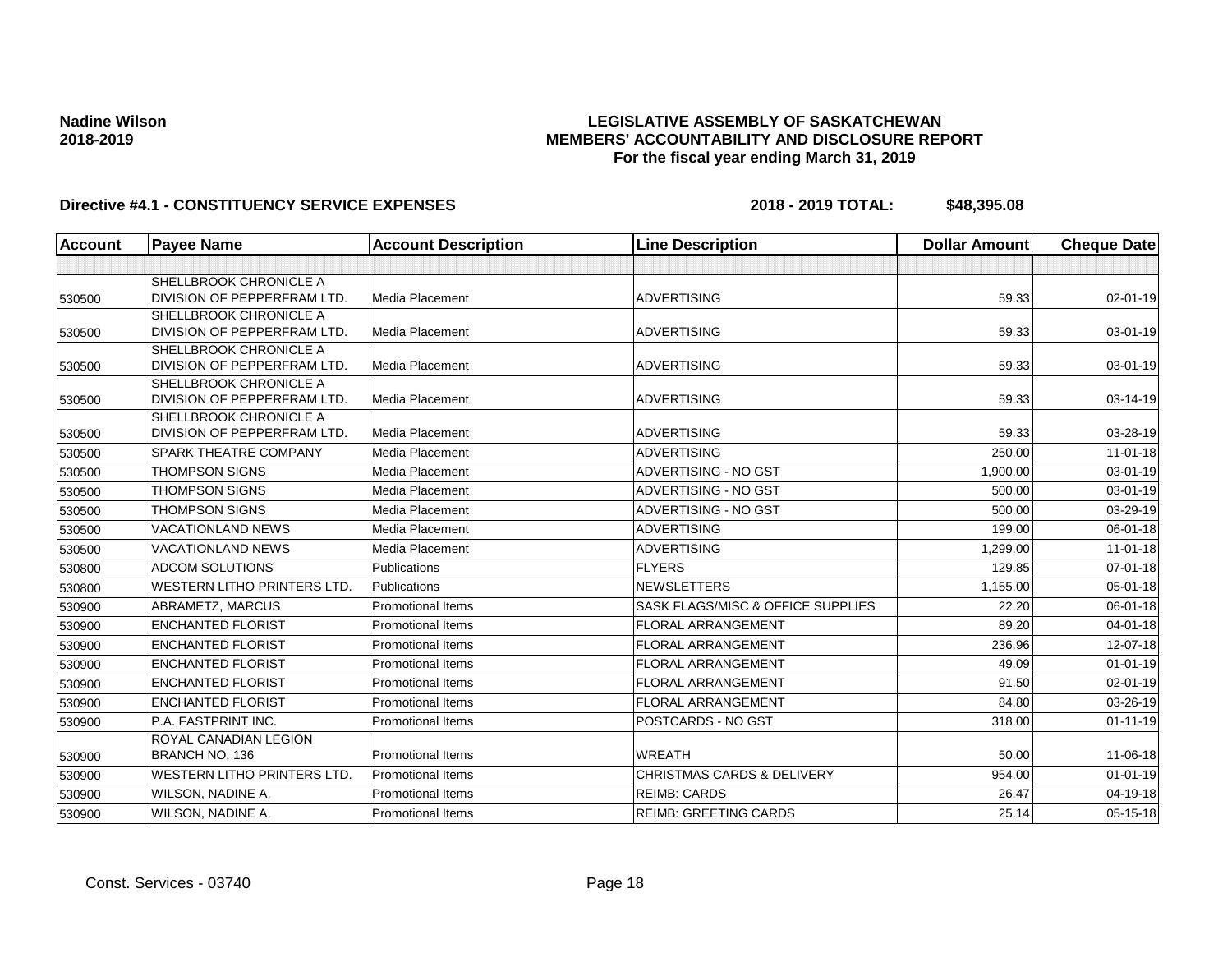## **LEGISLATIVE ASSEMBLY OF SASKATCHEWAN MEMBERS' ACCOUNTABILITY AND DISCLOSURE REPORT For the fiscal year ending March 31, 2019**

| <b>Account</b> | <b>Payee Name</b>        | <b>Account Description</b> | <b>Line Description</b>                                            | <b>Dollar Amount</b> | <b>Cheque Date</b> |
|----------------|--------------------------|----------------------------|--------------------------------------------------------------------|----------------------|--------------------|
|                |                          |                            |                                                                    |                      |                    |
| 530900         | <b>WILSON, NADINE A.</b> | <b>Promotional Items</b>   | <b>REIMB: FLOWERS</b>                                              | 92.10                | 05-28-18           |
| 530900         | <b>WILSON, NADINE A.</b> | <b>Promotional Items</b>   | REIMB: FLOWERS/MISC OFFICE SUPPLIES                                | 72.98                | $06 - 01 - 18$     |
| 530900         | WILSON, NADINE A.        | <b>Promotional Items</b>   | <b>REIMB: FLOWERS/CARDS</b>                                        | 53.20                | 06-15-18           |
| 530900         | <b>WILSON, NADINE A.</b> | <b>Promotional Items</b>   | <b>REIMB: MISC OFFICE</b><br><b>SUPPLIES/GREETING CARDS</b>        | 12.98                | $08 - 01 - 18$     |
| 530900         | <b>WILSON, NADINE A.</b> | <b>Promotional Items</b>   | <b>REIMB: FLORAL ARRANGEMENT</b>                                   | 27.74                | 08-10-18           |
| 530900         | <b>WILSON, NADINE A.</b> | Promotional Items          | <b>REIMB: FLORAL ARRANGEMENT</b>                                   | 25.52                | 09-01-18           |
| 530900         | <b>WILSON, NADINE A.</b> | <b>Promotional Items</b>   | <b>REIMB: MISC OFFICE</b><br>SUPPLIES/GREETING CARDS               | 8.86                 | $10 - 01 - 18$     |
| 530900         | WILSON, NADINE A.        | <b>Promotional Items</b>   | <b>REIMB: GREETING CARDS MISC OFFICE</b><br><b>SUPPLIES</b>        | 38.79                | $11 - 01 - 18$     |
| 530900         | WILSON, NADINE A.        | <b>Promotional Items</b>   | <b>REIMB: GREETING CARDS MISC OFFICE</b><br><b>SUPPLIES</b>        | 29.90                | 12-01-18           |
| 530900         | <b>WILSON, NADINE A.</b> | <b>Promotional Items</b>   | <b>REIMB: MISC &amp; OFFICE</b><br><b>SUPPLIES/CHRISTMAS CARDS</b> | 11.09                | $01 - 01 - 19$     |
| 530900         | WILSON, NADINE A.        | <b>Promotional Items</b>   | REIMB: FLOWERS/MISC OFFICE SUPPLIES                                | 32.75                | 03-01-19           |
| 542000         | ABRAMETZ, MARCUS         | Travel                     | C.A. TRAVEL JUNE 1 & 15, 2018                                      | 205.87               | 06-15-18           |
| 542000         | <b>ABRAMETZ, MARCUS</b>  | Travel                     | C.A. TRAVEL JUNE 19, 2018                                          | 142.70               | 06-19-18           |
| 542000         | <b>ABRAMETZ, MARCUS</b>  | Travel                     | C.A. TRAVEL JUNE 29, 2018                                          | 143.87               | $07 - 01 - 18$     |
| 542000         | <b>ABRAMETZ, MARCUS</b>  | Travel                     | C.A. TRAVEL JULY 9, 2018                                           | 141.49               | 07-09-18           |
| 542000         | ABRAMETZ, MARCUS         | Travel                     | C.A. TRAVEL JULY 12, 2018                                          | 54.24                | $07 - 12 - 18$     |
| 542000         | ABRAMETZ, MARCUS         | Travel                     | C.A. TRAVEL JULY 27, 2018                                          | 55.00                | $08 - 01 - 18$     |
| 542000         | ABRAMETZ, MARCUS         | Travel                     | <b>CA TRAVEL</b>                                                   | 179.97               | 08-16-18           |
| 542000         | ABRAMETZ, MARCUS         | Travel                     | C.A. TRAVEL SEPTEMBER 5 & 12, 2018                                 | 230.67               | 09-12-18           |
| 542000         | <b>ABRAMETZ, MARCUS</b>  | Travel                     | C.A. TRAVEL OCTOBER 19, 2018                                       | 27.00                | 10-19-18           |
| 542000         | ABRAMETZ, MARCUS         | Travel                     | CA TRAVEL NOVEMBER 11, 2018                                        | 89.08                | $11 - 11 - 18$     |
| 542000         | <b>ABRAMETZ, MARCUS</b>  | Travel                     | C.A. TRAVEL NOVEMBER 20, 2018                                      | 26.00                | $11 - 20 - 18$     |
| 542000         | <b>BARR, DONNA R.</b>    | Travel                     | C.A. TRAVEL DECEMBER 4/18 & SUPPLIES                               | 116.10               | 12-04-18           |
| 542000         | BARR, DONNA R.           | Travel                     | C.A. TRAVEL MARCH 19 & 20, 2019                                    | 425.19               | 03-19-19           |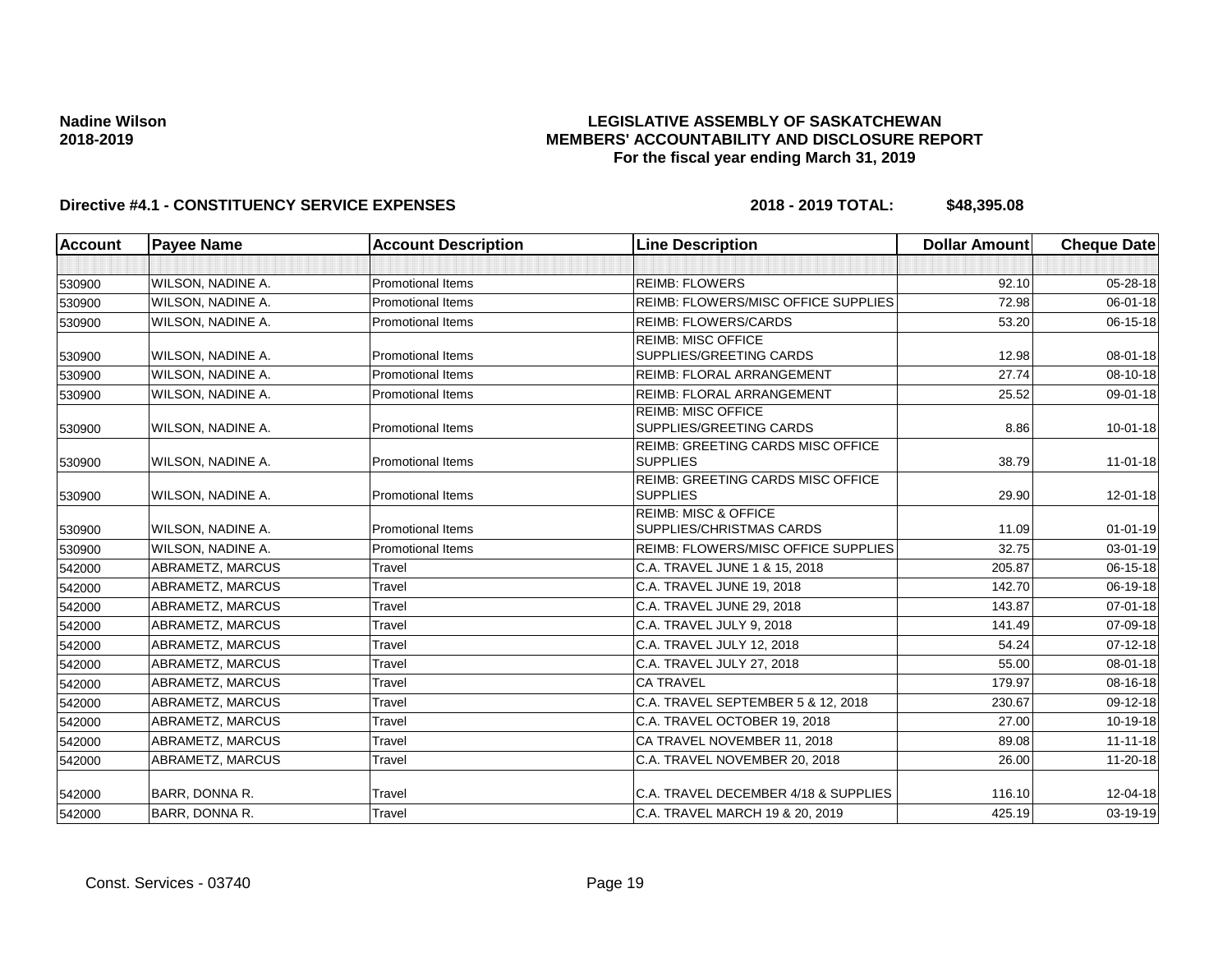## **LEGISLATIVE ASSEMBLY OF SASKATCHEWAN MEMBERS' ACCOUNTABILITY AND DISCLOSURE REPORT For the fiscal year ending March 31, 2019**

| <b>Account</b> | <b>Payee Name</b>             | <b>Account Description</b>         | <b>Line Description</b>            | <b>Dollar Amount</b> | <b>Cheque Date</b> |
|----------------|-------------------------------|------------------------------------|------------------------------------|----------------------|--------------------|
|                |                               |                                    |                                    |                      |                    |
| 550200         | FOLIOJUMPLINE PUBLISHING INC. | Books, Mags and Ref Materials      | SUBSCRIPTION-NADINE WILSON         | 180.40               | 12-01-18           |
|                | SHELLBROOK CHRONICLE A        |                                    |                                    |                      |                    |
| 550200         | DIVISION OF PEPPERFRAM LTD.   | Books, Mags and Ref Materials      | <b>SUBSCRIPTION</b>                | 70.00                | $01 - 01 - 19$     |
| 555000         | ABRAMETZ, MARCUS              | Other Material and Supplies        | MISC OFFICE SUPPLIES               | 46.67                | 05-01-18           |
| 555000         | ABRAMETZ, MARCUS              | Other Material and Supplies        | MISC OFFICE SUPPLIES               | 36.39                | 05-01-18           |
| 555000         | ABRAMETZ, MARCUS              | Other Material and Supplies        | <b>MISC OFFICE SUPPLIES</b>        | 21.92                | 06-01-18           |
| 555000         | ABRAMETZ, MARCUS              | Other Material and Supplies        | <b>MISC OFFICE SUPPLIES</b>        | 12.99                | $07 - 01 - 18$     |
| 555000         | ABRAMETZ, MARCUS              | Other Material and Supplies        | MISC OFFICE SUPPLIES               | 8.87                 | 07-09-18           |
| 555000         | ABRAMETZ, MARCUS              | Other Material and Supplies        | <b>MISC OFFICE SUPPLIES</b>        | 22.18                | 07-09-18           |
| 555000         | ABRAMETZ, MARCUS              | Other Material and Supplies        | <b>MISC OFFICE SUPPLIES</b>        | 14.20                | $07 - 14 - 18$     |
| 555000         | ABRAMETZ, MARCUS              | Other Material and Supplies        | <b>MISC OFFICE SUPPLIES</b>        | 26.42                | 09-01-18           |
| 555000         | ABRAMETZ, MARCUS              | Other Material and Supplies        | MISC OFFICE SUPPLIES               | 6.70                 | 09-21-18           |
| 555000         | ABRAMETZ, MARCUS              | <b>Other Material and Supplies</b> | MISC OFFICE SUPPLIES               | 36.25                | $10 - 01 - 18$     |
| 555000         | ABRAMETZ, MARCUS              | Other Material and Supplies        | MISC OFFICE SUPPLIES               | 33.49                | $11-01-18$         |
| 555000         | ABRAMETZ, MARCUS              | Other Material and Supplies        | <b>MISC OFFICE SUPPLIES</b>        | 16.60                | $11 - 15 - 18$     |
| 555000         | <b>B &amp; P WATER SHOP</b>   | Other Material and Supplies        | <b>BOTTLED WATER</b>               | 20.00                | 06-01-18           |
| 555000         | <b>B &amp; P WATER SHOP</b>   | Other Material and Supplies        | <b>BOTTLED WATER</b>               | 20.00                | 06-01-18           |
| 555000         | <b>B &amp; P WATER SHOP</b>   | Other Material and Supplies        | <b>BOTTLED WATER</b>               | 20.00                | $10 - 01 - 18$     |
| 555000         | <b>B &amp; P WATER SHOP</b>   | Other Material and Supplies        | <b>BOTTLED WATER</b>               | 20.00                | $10 - 01 - 18$     |
| 555000         | <b>B &amp; P WATER SHOP</b>   | Other Material and Supplies        | <b>BOTTLED WATER</b>               | 20.00                | 02-01-19           |
| 555000         | <b>B &amp; P WATER SHOP</b>   | Other Material and Supplies        | <b>BOTTLED WATER</b>               | 15.00                | 03-12-19           |
| 555000         | BARR, DONNA R.                | Other Material and Supplies        | <b>MISC OFFICE SUPPLIES</b>        | 27.44                | 12-04-18           |
| 555000         | BARR, DONNA R.                | Other Material and Supplies        | MISC OFFICE SUPPLIES               | 25.18                | 03-06-19           |
| 555000         | <b>SUPREME BASICS</b>         | Other Material and Supplies        | OFFICE SUPPLIES                    | 381.37               | 02-01-19           |
| 555000         | WILSON, NADINE A.             | Other Material and Supplies        | <b>REIMB: MISC OFFICE SUPPLIES</b> | 106.86               | 04-16-18           |
| 555000         | WILSON, NADINE A.             | Other Material and Supplies        | <b>REIMB: MISC OFFICE SUPPLIES</b> | 38.99                | 04-21-18           |
| 555000         | WILSON, NADINE A.             | Other Material and Supplies        | <b>REIMB: MISC OFFICE SUPPLIES</b> | 40.45                | 05-01-18           |
| 555000         | WILSON, NADINE A.             | Other Material and Supplies        | <b>REIMB: MISC OFFICE SUPPLIES</b> | 19.84                | 05-22-18           |
| 555000         | WILSON, NADINE A.             | Other Material and Supplies        | <b>REIMB: MISC OFFICE SUPPLIES</b> | 45.18                | 06-01-18           |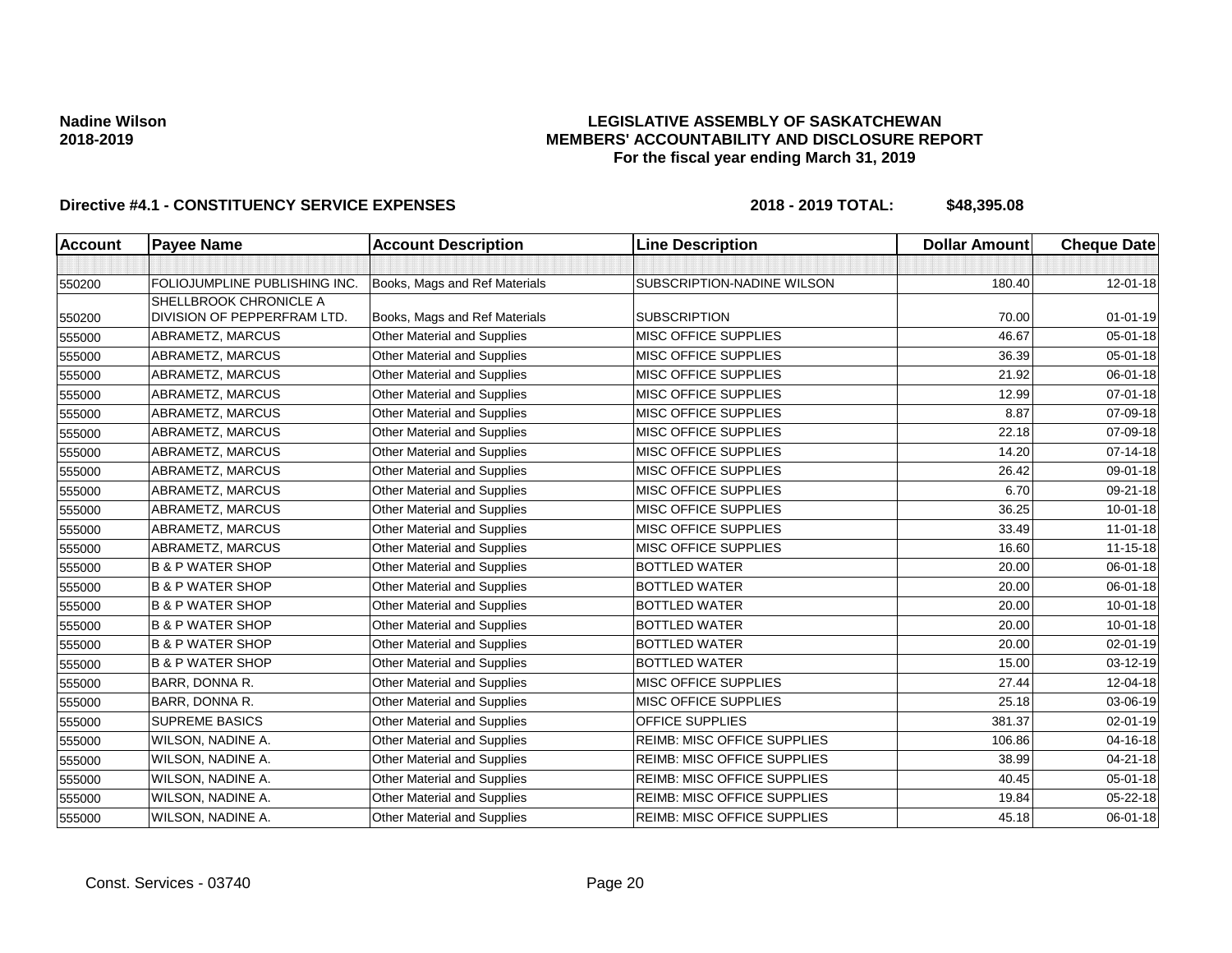### **LEGISLATIVE ASSEMBLY OF SASKATCHEWAN MEMBERS' ACCOUNTABILITY AND DISCLOSURE REPORT For the fiscal year ending March 31, 2019**

| <b>Account</b> | <b>Payee Name</b> | <b>Account Description</b>           | <b>Line Description</b>            | <b>Dollar Amount</b> | <b>Cheque Date</b> |
|----------------|-------------------|--------------------------------------|------------------------------------|----------------------|--------------------|
|                |                   |                                      |                                    |                      |                    |
| 555000         | WILSON, NADINE A. | <b>Other Material and Supplies</b>   | <b>REIMB: MISC OFFICE SUPPLIES</b> | 7.97                 | 06-01-18           |
| 555000         | WILSON, NADINE A. | Other Material and Supplies          | REIMB: MISC OFFICE SUPPLIES        | 33.14                | 06-15-18           |
| 555000         | WILSON, NADINE A. | <b>Other Material and Supplies</b>   | <b>REIMB: MISC OFFICE SUPPLIES</b> | 101.83               | $07 - 01 - 18$     |
| 555000         | WILSON, NADINE A. | <b>Other Material and Supplies</b>   | <b>REIMB: MISC OFFICE SUPPLIES</b> | 35.78                | 07-01-18           |
| 555000         | WILSON, NADINE A. | <b>Other Material and Supplies</b>   | <b>REIMB: MISC OFFICE SUPPLIES</b> | 123.84               | 07-15-18           |
| 555000         | WILSON, NADINE A. | <b>Other Material and Supplies</b>   | <b>REIMB: MISC OFFICE SUPPLIES</b> | 16.48                | 08-01-18           |
| 555000         | WILSON, NADINE A. | <b>Other Material and Supplies</b>   | <b>REIMB: MISC OFFICE SUPPLIES</b> | 50.37                | 09-01-18           |
| 555000         | WILSON, NADINE A. | <b>Other Material and Supplies</b>   | <b>REIMB: MISC OFFICE SUPPLIES</b> | 34.60                | $10 - 01 - 18$     |
| 555000         | WILSON, NADINE A. | Other Material and Supplies          | <b>REIMB: MISC OFFICE SUPPLIES</b> | 91.40                | $10 - 01 - 18$     |
| 555000         | WILSON, NADINE A. | <b>Other Material and Supplies</b>   | <b>REIMB: MISC OFFICE SUPPLIES</b> | 21.26                | 10-04-18           |
| 555000         | WILSON, NADINE A. | <b>Other Material and Supplies</b>   | <b>REIMB: MISC OFFICE SUPPLIES</b> | 17.52                | 10-19-18           |
| 555000         | WILSON, NADINE A. | Other Material and Supplies          | <b>REIMB: MISC OFFICE SUPPLIES</b> | 5.10                 | $11 - 01 - 18$     |
| 555000         | WILSON, NADINE A. | Other Material and Supplies          | <b>REIMB: MISC OFFICE SUPPLIES</b> | 77.99                | $11 - 01 - 18$     |
| 555000         | WILSON, NADINE A. | Other Material and Supplies          | <b>REIMB: MISC OFFICE SUPPLIES</b> | 21.61                | 11-05-18           |
| 555000         | WILSON, NADINE A. | <b>Other Material and Supplies</b>   | <b>REIMB: MISC OFFICE SUPPLIES</b> | 115.91               | 11-13-18           |
| 555000         | WILSON, NADINE A. | <b>Other Material and Supplies</b>   | <b>REIMB: MISC OFFICE SUPPLIES</b> | 7.77                 | 12-01-18           |
| 555000         | WILSON, NADINE A. | Other Material and Supplies          | <b>REIMB: MISC OFFICE SUPPLIES</b> | 110.13               | $01 - 01 - 19$     |
| 555000         | WILSON, NADINE A. | <b>Other Material and Supplies</b>   | <b>REIMB: MISC OFFICE SUPPLIES</b> | 82.12                | $01 - 03 - 19$     |
| 555000         | WILSON, NADINE A. | <b>Other Material and Supplies</b>   | <b>REIMB: MISC OFFICE SUPPLIES</b> | 36.99                | $01 - 21 - 19$     |
| 555000         | WILSON, NADINE A. | Other Material and Supplies          | REIMB: MISC OFFICE SUPPLIES        | 57.52                | $02 - 01 - 19$     |
| 555000         | WILSON, NADINE A. | <b>Other Material and Supplies</b>   | <b>REIMB: MISC OFFICE SUPPLIES</b> | 123.36               | 02-04-19           |
| 555000         | WILSON, NADINE A. | <b>Other Material and Supplies</b>   | <b>REIMB: MISC OFFICE SUPPLIES</b> | 5.98                 | 03-01-19           |
| 555000         | WILSON, NADINE A. | <b>Other Material and Supplies</b>   | <b>REIMB: MISC OFFICE SUPPLIES</b> | 53.57                | $03 - 01 - 19$     |
| 555000         | WILSON, NADINE A. | Other Material and Supplies          | <b>REIMB: MISC OFFICE SUPPLIES</b> | 66.17                | 03-08-19           |
| 555000         | WILSON, NADINE A. | Other Material and Supplies          | <b>REIMB: MISC OFFICE SUPPLIES</b> | 155.23               | 03-25-19           |
| 555000         | WILSON, NADINE A. | <b>Other Material and Supplies</b>   | <b>REIMB: MISC OFFICE SUPPLIES</b> | 4.00                 | 03-31-19           |
| 564300         | WILSON, NADINE A. | Computer Hardware - Exp.             | <b>REIMB: PRINTER</b>              | 78.73                | 03-08-19           |
| 565200         | WILSON, NADINE A. | Office Furniture and Equipment - Exp | <b>REIMB: OFFICE DECOR</b>         | 245.29               | 09-11-18           |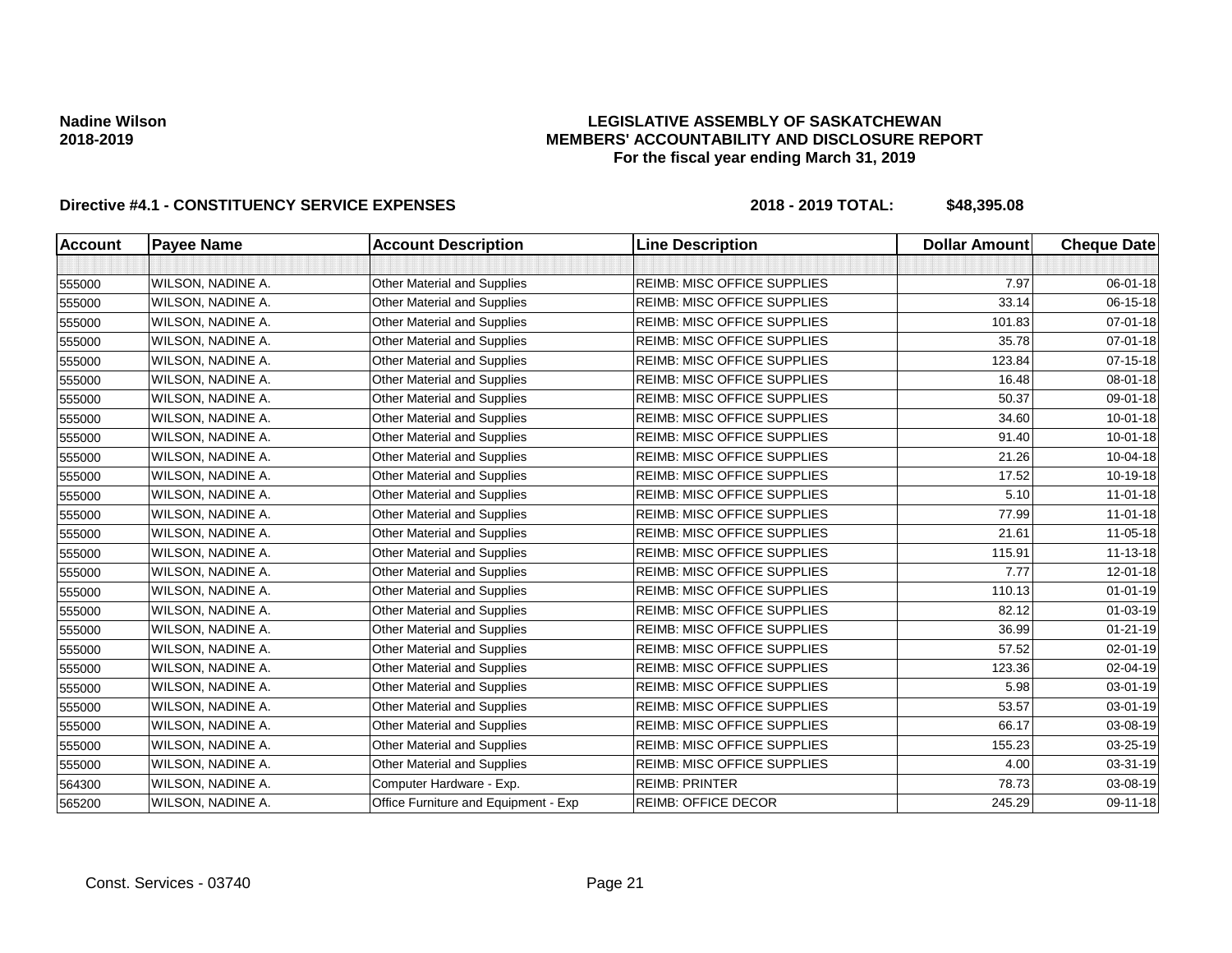## **LEGISLATIVE ASSEMBLY OF SASKATCHEWAN MEMBERS' ACCOUNTABILITY AND DISCLOSURE REPORT For the fiscal year ending March 31, 2019**

| <b>Account</b> | <b>Payee Name</b>   | <b>Account Description</b> | <b>Dollar Amount</b> | <b>Cheque Date</b> |
|----------------|---------------------|----------------------------|----------------------|--------------------|
|                |                     |                            |                      |                    |
| 513000         | ABRAMETZ, MARCUS G. | Out-of-Scope Permanent     | 2,176.08             | 04-24-18           |
| 513000         | ABRAMETZ, MARCUS G. | Out-of-Scope Permanent     | 2,176.08             | 05-08-18           |
| 513000         | ABRAMETZ, MARCUS G. | Out-of-Scope Permanent     | 2176.08              | 05-23-18           |
| 513000         | ABRAMETZ, MARCUS G. | Out-of-Scope Permanent     | 2,176.08             | 06-05-18           |
| 513000         | ABRAMETZ, MARCUS G. | Out-of-Scope Permanent     | 2,176.08             | 06-13-18           |
| 513000         | ABRAMETZ, MARCUS G. | Out-of-Scope Permanent     | 2176.08              | 06-27-18           |
| 513000         | ABRAMETZ, MARCUS G. | Out-of-Scope Permanent     | 2176.08              | 07-11-18           |
| 513000         | ABRAMETZ, MARCUS G. | Out-of-Scope Permanent     | 2176.08              | 07-25-18           |
| 513000         | ABRAMETZ, MARCUS G. | Out-of-Scope Permanent     | 2,176.08             | 08-08-18           |
| 513000         | ABRAMETZ, MARCUS G. | Out-of-Scope Permanent     | 2,176.08             | 08-22-18           |
| 513000         | ABRAMETZ, MARCUS G. | Out-of-Scope Permanent     | 2,176.08             | 09-05-18           |
| 513000         | ABRAMETZ, MARCUS G. | Out-of-Scope Permanent     | 2176.08              | 09-19-18           |
| 513000         | ABRAMETZ, MARCUS G. | Out-of-Scope Permanent     | 2176.08              | 10-03-18           |
| 513000         | ABRAMETZ, MARCUS G. | Out-of-Scope Permanent     | 2,176.08             | 10-17-18           |
| 513000         | ABRAMETZ, MARCUS G. | Out-of-Scope Permanent     | 2,176.08             | $11-01-18$         |
| 513000         | ABRAMETZ, MARCUS G. | Out-of-Scope Permanent     | 2,176.08             | $11 - 14 - 18$     |
| 513000         | ABRAMETZ, MARCUS G. | Out-of-Scope Permanent     | 2176.08              | 11-28-18           |
| 514000         | BARR, DONNA R.      | Casual/Term                | 271.29               | 11-28-18           |
| 514000         | BARR, DONNA R.      | Casual/Term                | 1973.02              | 12-12-18           |
| 514000         | BARR, DONNA R.      | Casual/Term                | 1973.02              | 12-27-18           |
| 514000         | BARR, DONNA R.      | Casual/Term                | 1,183.81             | 01-09-19           |
| 514000         | BARR, DONNA R.      | Casual/Term                | 1,973.02             | $01 - 23 - 19$     |
| 514000         | BARR, DONNA R.      | Casual/Term                | 1,973.02             | 02-06-19           |
| 514000         | BARR, DONNA R.      | Casual/Term                | 1,973.02             | 02-20-19           |
| 514000         | BARR, DONNA R.      | Casual/Term                | 1775.72              | 03-06-19           |
| 514000         | BARR, DONNA R.      | Casual/Term                | 1,973.02             | 03-20-19           |
| 514000         | BARR, DONNA R.      | Casual/Term                | 1,973.02             | 04-03-19           |
| 514000         | BEEBE, JASON M.     | Casual/Term                | 350.75               | 04-24-18           |
| 514000         | BEEBE, JASON M.     | Casual/Term                | 350.75               | 05-08-18           |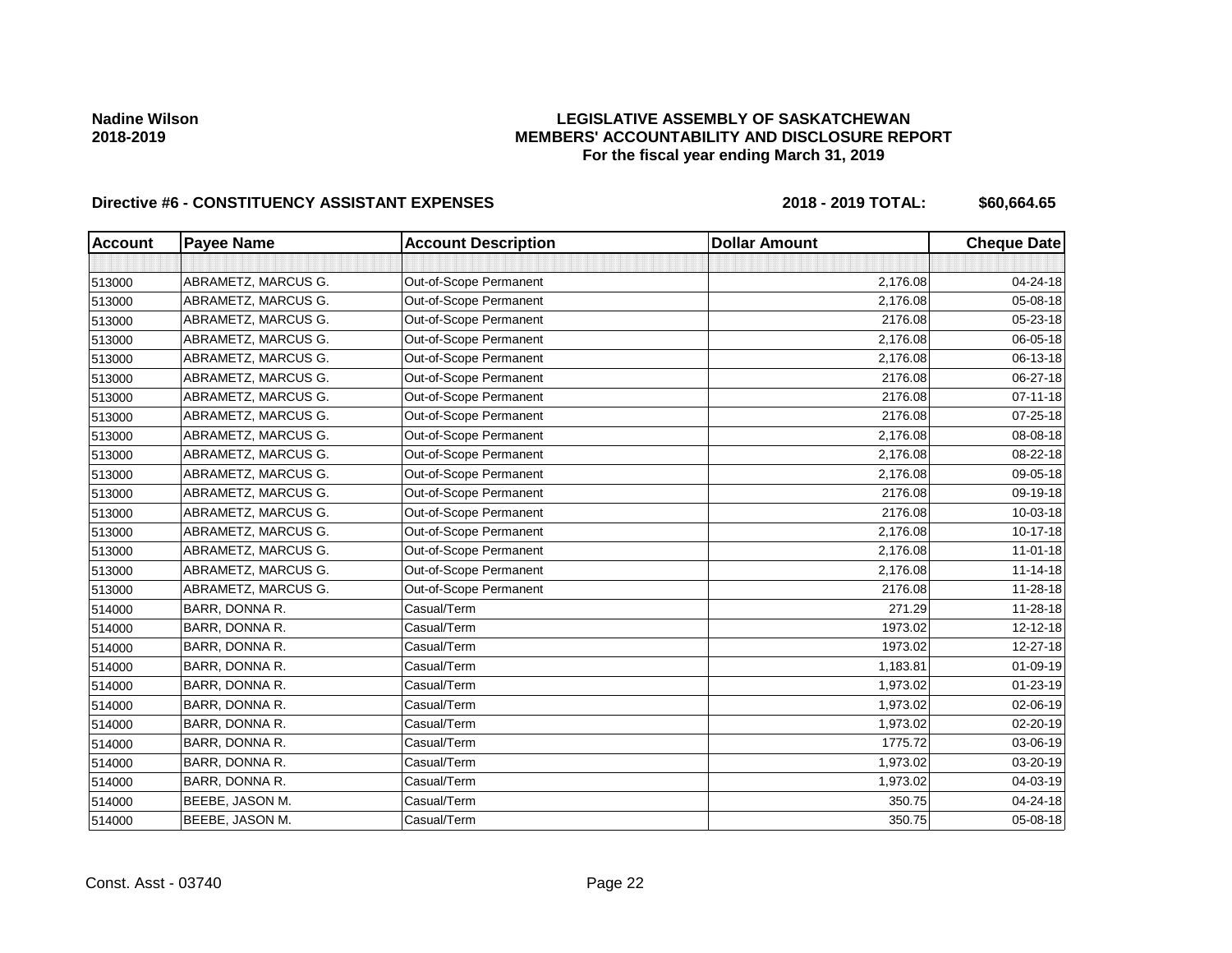## **LEGISLATIVE ASSEMBLY OF SASKATCHEWAN MEMBERS' ACCOUNTABILITY AND DISCLOSURE REPORT For the fiscal year ending March 31, 2019**

| <b>Account</b> | <b>Payee Name</b> | <b>Account Description</b>                    | <b>Dollar Amount</b> | <b>Cheque Date</b> |
|----------------|-------------------|-----------------------------------------------|----------------------|--------------------|
|                |                   |                                               |                      |                    |
| 514000         | BEEBE, JASON M.   | Casual/Term                                   | 263.06               | 05-23-18           |
| 514000         | BEEBE, JASON M.   | Casual/Term                                   | 350.75               | 06-05-18           |
| 514000         | BEEBE, JASON M.   | Casual/Term                                   | 350.75               | 06-13-18           |
| 514000         | BEEBE, JASON M.   | Casual/Term                                   | 350.75               | 06-27-18           |
| 514000         | BEEBE, JASON M.   | Casual/Term                                   | 175.38               | $07 - 11 - 18$     |
| 514000         | BEEBE, JASON M.   | Casual/Term                                   | 175.38               | $10 - 17 - 18$     |
| 514000         | BEEBE, JASON M.   | Casual/Term                                   | 350.75               | $11 - 01 - 18$     |
| 514000         | BEEBE, JASON M.   | Casual/Term                                   | 350.75               | 11-14-18           |
| 514000         | BEEBE, JASON M.   | Casual/Term                                   | 438.44               | 11-28-18           |
| 514000         | BEEBE, JASON M.   | Casual/Term                                   | 175.38               | 12-12-18           |
| 514000         | BEEBE, JASON M.   | Casual/Term                                   | 175.38               | 01-09-19           |
| 514000         | BEEBE, JASON M.   | Casual/Term                                   | 350.75               | 01-23-19           |
| 514000         | BEEBE, JASON M.   | Casual/Term                                   | 350.75               | 02-06-19           |
| 514000         | BEEBE, JASON M.   | Casual/Term                                   | 350.75               | 02-20-19           |
| 514000         | BEEBE, JASON M.   | Casual/Term                                   | 350.75               | 03-06-19           |
| 514000         | BEEBE, JASON M.   | Casual/Term                                   | 350.75               | 03-20-19           |
| 514000         | BEEBE, JASON M.   | Casual/Term                                   | 350.75               | 04-03-19           |
| 514000         | STRUBE, BEVERLY J | Casual/Term                                   | 166.94               | 06-05-18           |
| 519900         | None (Default)    | Change in Y/E Accrued Empl Leave Entitlements | $-534.02$            | 04-18-18           |
| 519900         | None (Default)    | Change in Y/E Accrued Empl Leave Entitlements | 1,033.64             | 04-08-19           |
|                |                   |                                               |                      |                    |
|                |                   |                                               |                      |                    |
|                |                   |                                               |                      |                    |
|                |                   |                                               |                      |                    |
|                |                   |                                               |                      |                    |
|                |                   |                                               |                      |                    |
|                |                   |                                               |                      |                    |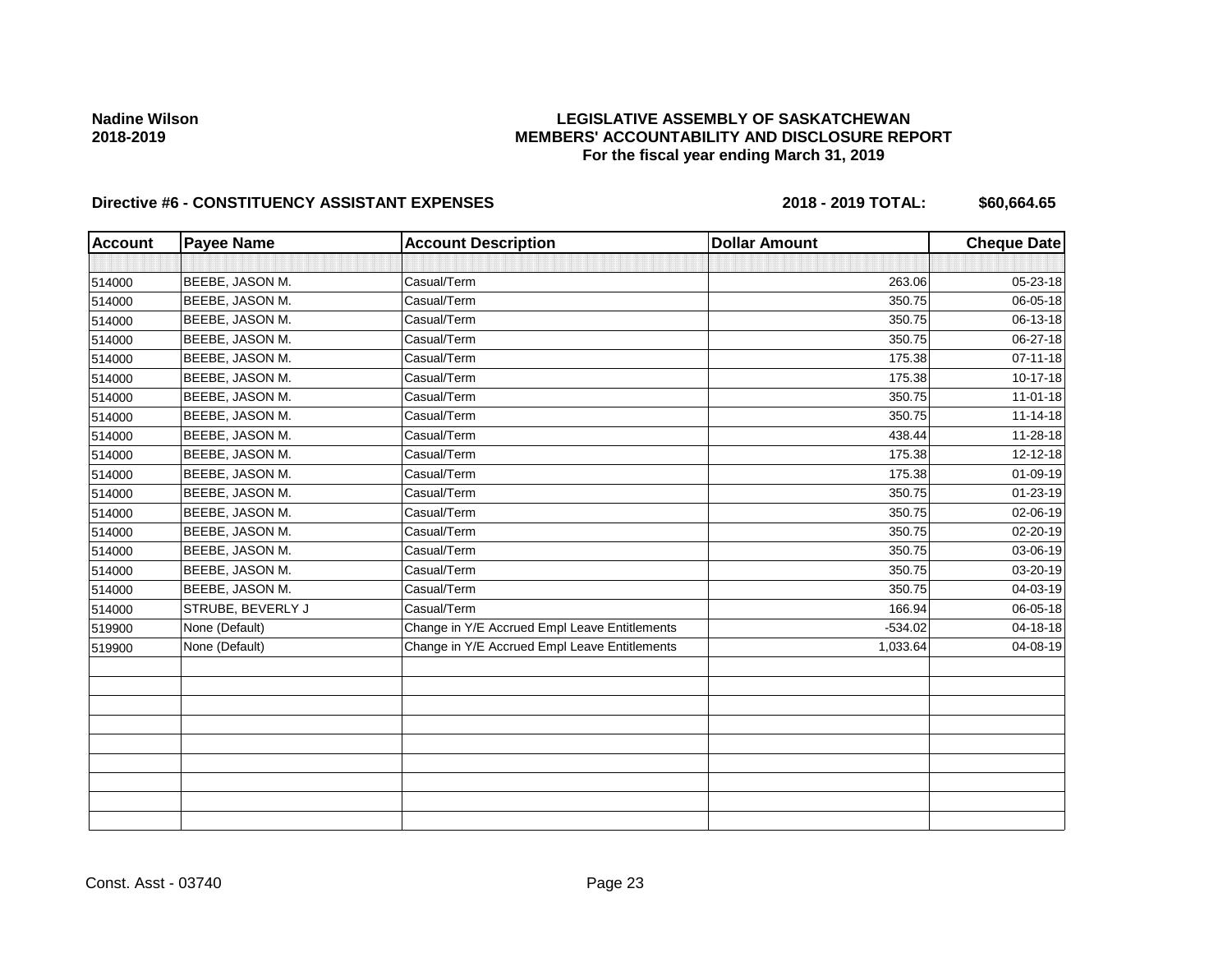## **LEGISLATIVE ASSEMBLY OF SASKATCHEWAN MEMBERS' ACCOUNTABILITY AND DISCLOSURE REPORT For the fiscal year ending March 31, 2019**

| <b>Account</b> | Payee Name | <b>Account Description</b> | <b>Dollar Amount</b> | <b>Cheque Date</b> |
|----------------|------------|----------------------------|----------------------|--------------------|
|                |            |                            |                      |                    |
|                |            |                            |                      |                    |
|                |            |                            |                      |                    |
|                |            |                            |                      |                    |
|                |            |                            |                      |                    |
|                |            |                            |                      |                    |
|                |            |                            |                      |                    |
|                |            |                            |                      |                    |
|                |            |                            |                      |                    |
|                |            |                            |                      |                    |
|                |            |                            |                      |                    |
|                |            |                            |                      |                    |
|                |            |                            |                      |                    |
|                |            |                            |                      |                    |
|                |            |                            |                      |                    |
|                |            |                            |                      |                    |
|                |            |                            |                      |                    |
|                |            |                            |                      |                    |
|                |            |                            |                      |                    |
|                |            |                            |                      |                    |
|                |            |                            |                      |                    |
|                |            |                            |                      |                    |
|                |            |                            |                      |                    |
|                |            |                            |                      |                    |
|                |            |                            |                      |                    |
|                |            |                            |                      |                    |
|                |            |                            |                      |                    |
|                |            |                            |                      |                    |
|                |            |                            |                      |                    |
|                |            |                            |                      |                    |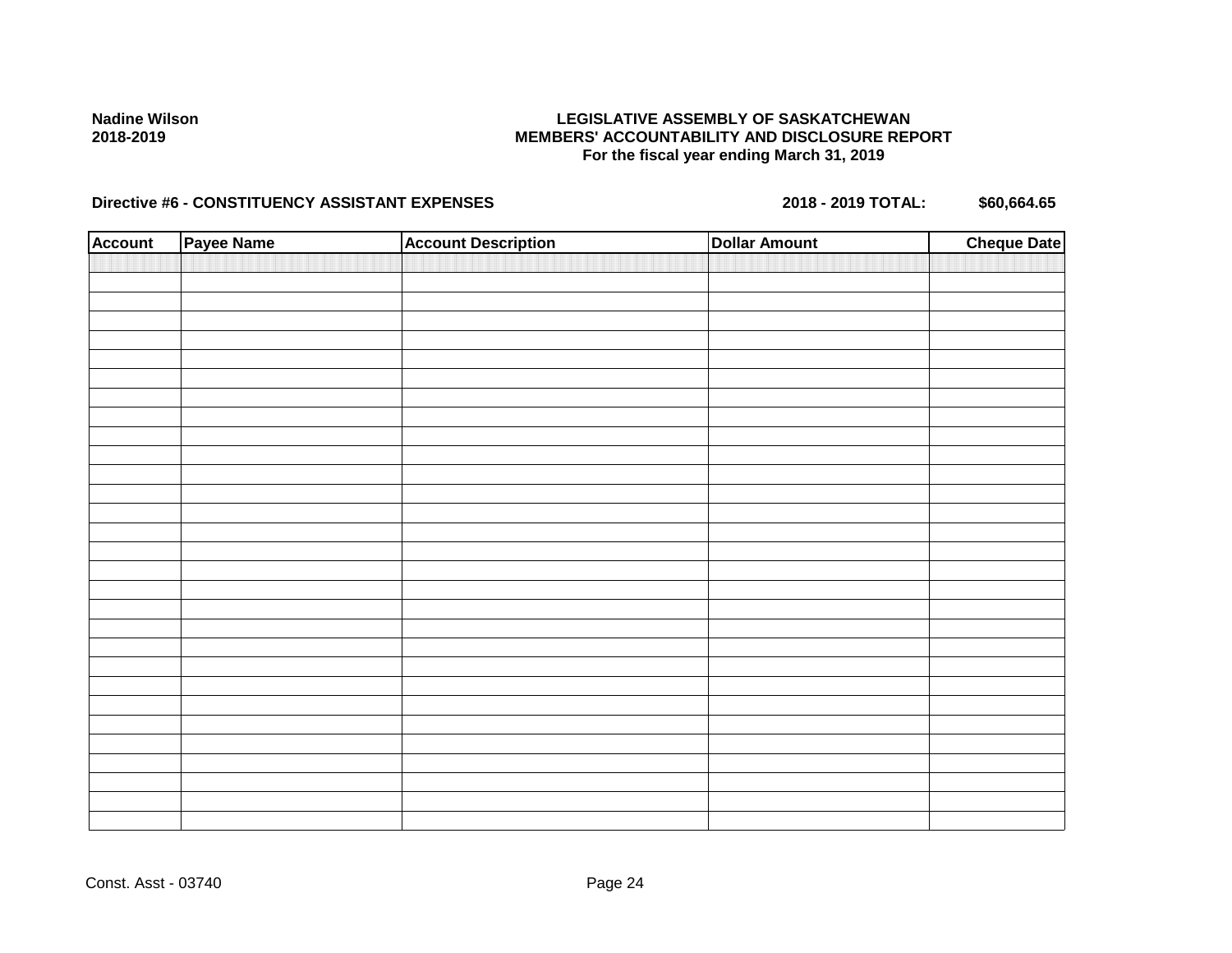## **LEGISLATIVE ASSEMBLY OF SASKATCHEWAN MEMBERS' ACCOUNTABILITY AND DISCLOSURE REPORT For the fiscal year ending March 31, 2019**

| <b>Account</b> | Payee Name | <b>Account Description</b> | <b>Dollar Amount</b> | <b>Cheque Date</b> |
|----------------|------------|----------------------------|----------------------|--------------------|
|                |            |                            |                      |                    |
|                |            |                            |                      |                    |
|                |            |                            |                      |                    |
|                |            |                            |                      |                    |
|                |            |                            |                      |                    |
|                |            |                            |                      |                    |
|                |            |                            |                      |                    |
|                |            |                            |                      |                    |
|                |            |                            |                      |                    |
|                |            |                            |                      |                    |
|                |            |                            |                      |                    |
|                |            |                            |                      |                    |
|                |            |                            |                      |                    |
|                |            |                            |                      |                    |
|                |            |                            |                      |                    |
|                |            |                            |                      |                    |
|                |            |                            |                      |                    |
|                |            |                            |                      |                    |
|                |            |                            |                      |                    |
|                |            |                            |                      |                    |
|                |            |                            |                      |                    |
|                |            |                            |                      |                    |